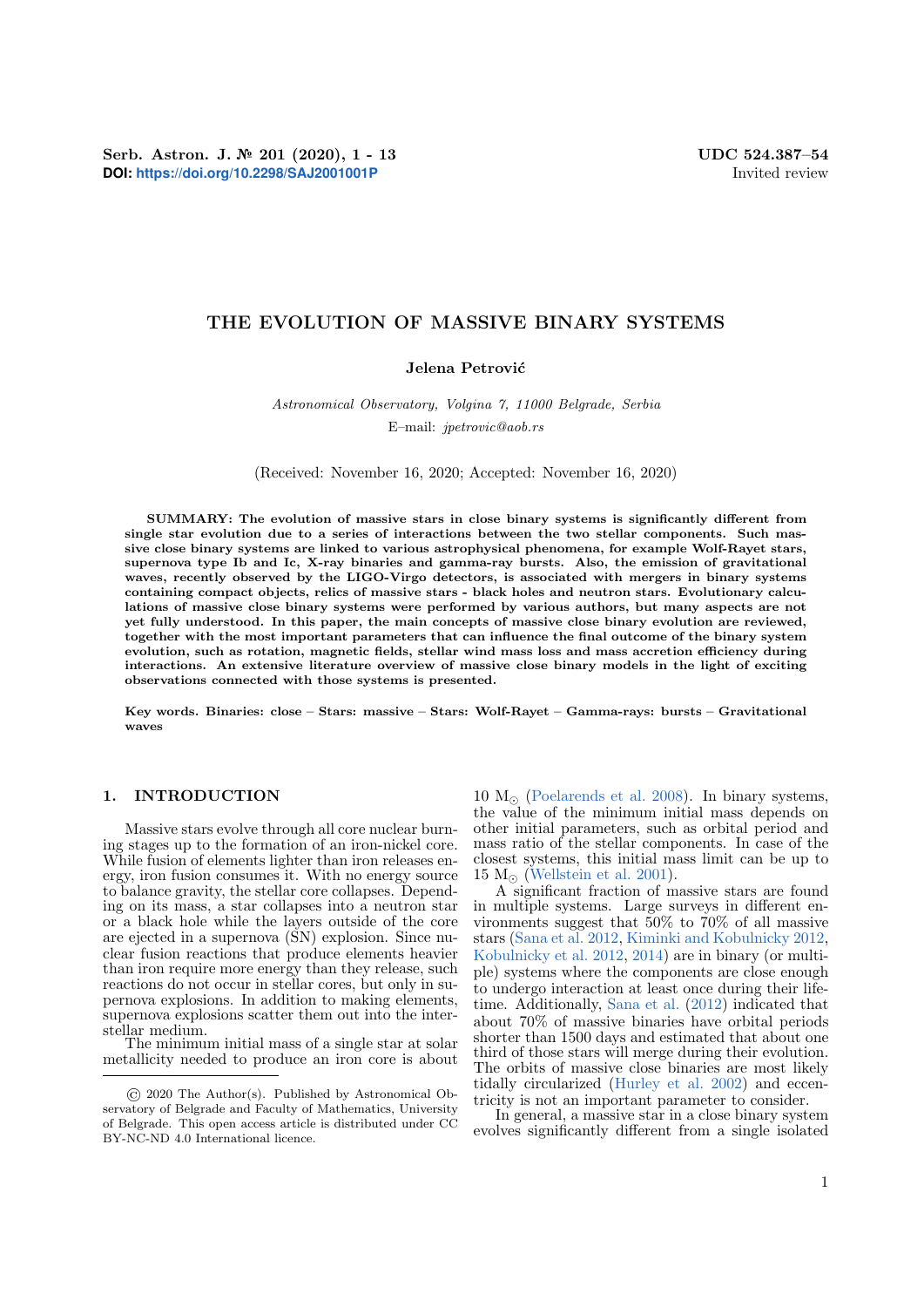star with the same mass and chemical composition. The binary evolution is influenced by the modified gravitational and radiation field and the centrifugal force contribution arising from the rotation of the system. Most importantly, in certain evolutionary phases, mass transfer from one star (mass donor) to the other star (mass accretor or gainer) can occur, changing the physical properties of both stars and in this way also their future evolution and the final fate.

A star in a binary system can start transferring mass to its companion during different phases of evolution [\(Kippenhahn et al.](#page-10-4) [1967\)](#page-10-4). Depending on the initial mass ratio, the system may evolve through stable mass transfer or the mass gaining companion may expand significantly, which results in a contact configuration.

The interest in the evolution of interacting binaries increased during the sixties and seventies of the 20th century, also because of the indication that Wolf-Rayet (WR) stars lose their hydrogen rich envelopes due to the Roche lobe overflow (RLOF), i.e. mass transfer to the other companion in a binary system. In other words, mass transfer in binary systems was recognized as a process that can remove a significant amount of matter from a star [\(Kuhi](#page-10-5) [1973,](#page-10-5) [Vanbeveren](#page-11-3) [2009\)](#page-11-3).

Since then, the evolutionary models of massive close binaries have been calculated by many authors. However, many aspects of binary evolution are not yet fully understood. Those include an exact stellar wind mass loss, accretion efficiency during mass transfer, mechanisms for mass loss from the system, the influence of rotation and magnetic fields, to name just a few.

In recent years, massive close binary systems have been identified as potential sites of many exciting astrophysical phenomena, such as Wolf-Rayet binaries [\(van der Hucht](#page-11-4) [2001\)](#page-11-4), X-ray binaries [\(Chevalier and](#page-9-0) [Ilovaisky](#page-9-0) [1998\)](#page-9-0) supernovae Ib and Ic type [\(Podsiad](#page-11-5)[lowski et al.](#page-11-5) [1992,](#page-11-5) [Smith et al.](#page-11-6) [2011\)](#page-11-6), long gamma-ray bursts [\(Fryer et al.](#page-10-6) [1999\)](#page-10-6) and, most recently, sources of gravitational waves [\(Abbott et al.](#page-9-1) [2016a,](#page-9-1)[b](#page-9-2)[,c,](#page-9-3) [2019\)](#page-9-4).

Many detailed reviews about massive close binary evolution have been published in the previous decades, such as for example, [Paczynski](#page-10-7) [\(1971\)](#page-10-7), [Thomas](#page-11-7) [\(1977\)](#page-11-7), [van der Heuvel](#page-11-8) [\(1978\)](#page-11-8), [de Loore](#page-9-5) [\(1980\)](#page-9-5), [Vanbeveren](#page-11-9) [\(1991\)](#page-11-9), [Vanbeveren et al.](#page-11-10) [\(1998\)](#page-11-10), [Langer](#page-10-8) [\(2012\)](#page-10-8), [de Marco and Izzard](#page-10-9) [\(2017\)](#page-10-9), [Georgy](#page-10-10) [and Ekstrom](#page-10-10) [\(2018\)](#page-10-10). In this review, we will summarize the general physics of massive close binary systems and the most important results from numerical models so far related to Wolf-Rayet + O binaries, long gamma-ray bursts and gravitational waves.

This review is organized as follows: In Section [2](#page-1-0) we give basic concepts of massive close binary evolution. Stellar wind mass loss is discussed in Section [3](#page-3-0) and rotation and magnetic fields in Section [4.](#page-4-0) Section [5](#page-5-0) presents the overview of the numerical codes for binary stellar evolution. Wolf-Rayet + O binaries are discussed in Section [6,](#page-6-0) collapsars and long gammaray burst progenitors in Section [7](#page-7-0) and gravitational wave sources in Section [8.](#page-8-0) A summary is presented in Section [9.](#page-9-6)

## <span id="page-1-0"></span>2. BASIC CONCEPTS OF BINARY EVOLUTION

The Roche lobe is the region around a star in a binary system within an equipotential surface, where the material is gravitationally bound to that star. When one star expands beyond its Roche lobe, matter from it starts flowing to the other component via the so-called first Lagrangian point  $L_1$ . This process is called Roche lobe overflow (RLOF). The primary star in a binary system, the more massive component, evolves faster than the secondary and through envelope expansion may reach the radius of its Roche lobe and start transferring mass onto the secondary star. The effective Roche lobe radius depends on the orbital separation a and the mass ratio of stellar components  $q$  [\(Eggleton](#page-10-11) [1983\)](#page-10-11):

<span id="page-1-1"></span>
$$
R_1 = \frac{0.49q^{-2/3}}{0.6q^{-2/3} + \ln(1 + q^{-1/3})}a,\tag{1}
$$

where  $q = M_2/M_1$  for the Roche lobe radius of the primary star and  $q = M_1/M_2$  for the Roche lobe radius of the secondary star.

When both stars are contained within their corresponding Roche lobes, the binary system is called a detached system. The binary system is called semidetached if only one star expands to its critical Roche radius and is transferring mass to the another component. If the mass gainer also fills its Roche lobe, the systems is called a contact binary.

A star in a binary can reach its critical Roche radius during different phases of evolution [\(Kippen](#page-10-4)[hahn et al.](#page-10-4) [1967\)](#page-10-4). Roche lobe overflow happens because of the expansion of the stellar envelope. This expansion can occur on nuclear, thermal (Kelvin-Helmholtz) and dynamical time scales in order of decreasing length.

The mass transfer rate  $M_{tr}$  depends on the amount of mass available in the stellar envelope and the characteristic time scale for the envelope growth  $\tau$ .

Whether binary systems will evolve via Case A, Case B or Case C mass transfer depends on the initial orbital period. If an initial orbital period is a few days, the first mass transfer occurs while the primary is still a core hydrogen burning star. This is the socalled Case A mass transfer and it consists of a fast and a slow phase occurring on the thermal and the nuclear time scale of the envelope, respectively. After Case A mass transfer is completed, if there was no contact, the primary is a less massive star that finished core hydrogen burning. At the same time, if there was any accretion, the secondary is a rejuvenated main sequence star, which means that it has an increased abundance of hydrogen in its core and also a larger mass.

When the initial orbital period is a few weeks, the binary system evolves via Case B mass transfer. The primary fills its Roche lobe for the first time during the shell hydrogen burning. Since the envelope of the primary is very extended, the thermal time scale is shorter and the mass transfer rate is higher than in Case A. It can reach  $\approx 10^{-3}$  M<sub>o</sub>/yr or even higher values. If contact is avoided, the primary loses most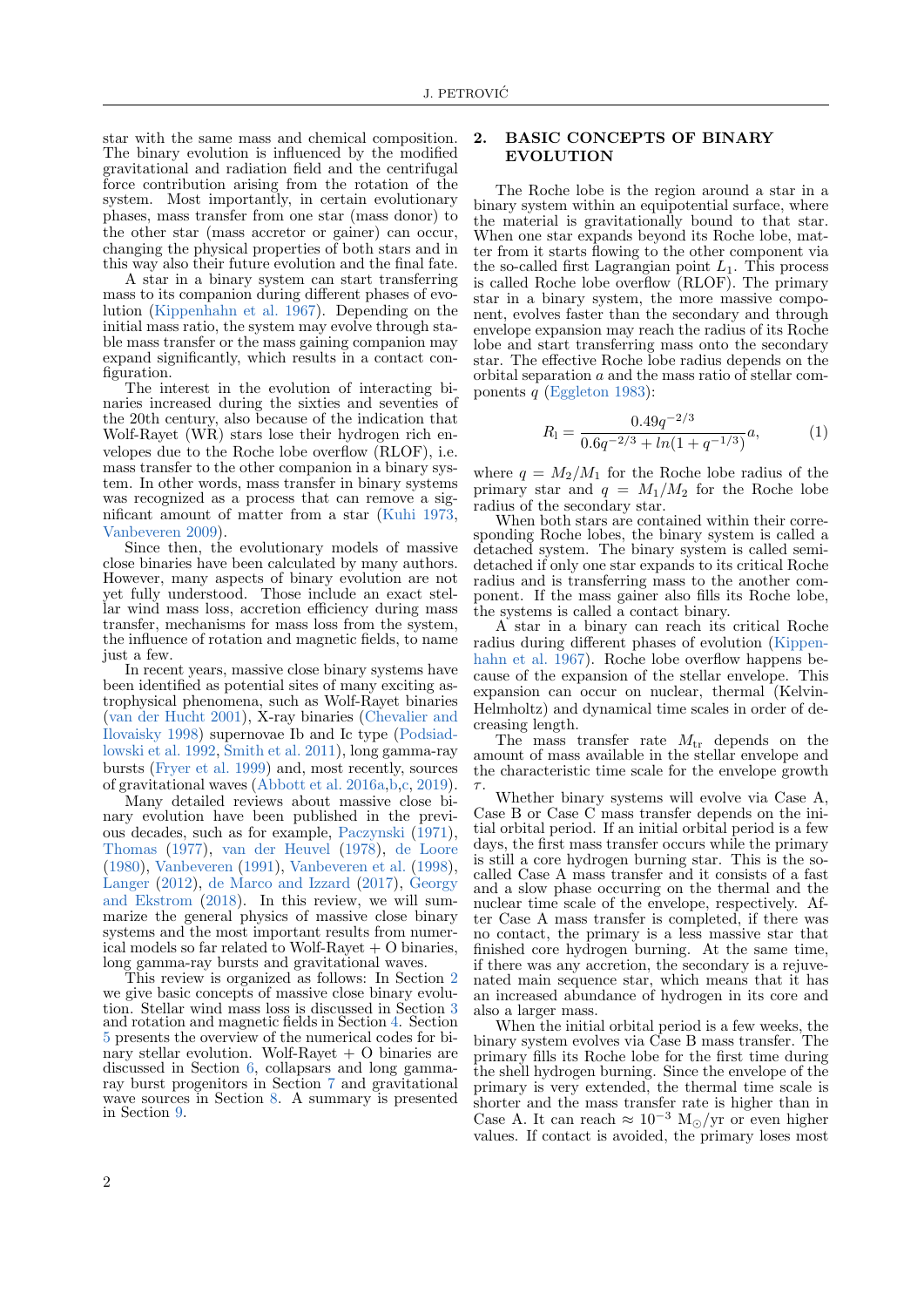of its envelope and becomes a core helium burning star. At the same time, the secondary becomes a rejuvenated, more massive star.

If Case B mass transfer starts during the earlier phases of the shell hydrogen burning, the stellar envelope of the donor is mostly radiative (Case  $B_r$ ). The expansion of the star stops when most of the hydrogen rich layers are removed and helium core burning starts. During most of the core helium burning phase, the star is a hydrogen deficient Wolf-Rayet star, contained within its Roche lobe. When the initial orbital binary period is larger, the primary may reach the red giant phase and most of the outer layers may become convective before the onset of mass transfer. A Case B binary where this happens is classified as case  $B_c$ and it happens on a dynamical time scale.

Case C mass transfer occurs when the initial period is in the order of years. The primary fills its Roche lobe for the first time after the helium core burning is completed. Mass transfer in Case C also takes place on the shortest - dynamical - time scale.

If mass transfer due to the shell hydrogen burning occurs after Case A already took place, it is called Case AB mass transfer, which proceeds on the thermal time scale of the primary and produces correspondingly high mass transfer rates [\(Wellstein et al.](#page-11-1) [2001,](#page-11-1) [Petrovic et al.](#page-10-12) [2005a\)](#page-10-12). After the helium core burning phase is completed, the star may expand again and a third RLOF, Case ABB mass transfer starts [\(Kippenhahn and Thomas](#page-10-13) [1970,](#page-10-13) [Wellstein](#page-11-1) [et al.](#page-11-1) [2001\)](#page-11-1). In a similar way, if a primary star fills its Roche lobe for the first time during the shell hydrogen burning, the subsequent mass transfer, after the helium core burning is completed, is called Case BB.

Fig. [1](#page-2-0) shows an example of binary systems that evolve via Case A, Case AB and Case ABB mass transfer to the iron core formation of the primary star. The evolution of binary systems 30  $\dot{M_{\odot}} + 27$  $M_{\odot}$ , 32  $M_{\odot}$  + 28.8  $M_{\odot}$  and 34  $M_{\odot}$  + 30.6  $M_{\odot}$  is calculated with the MESA evolutionary code. All systems have an initial mass ratio of 0.9, an initial orbital period of 3 days, assumed accretion efficiency of 10% based on massive binary models of [Petrovic](#page-10-12) [et al.](#page-10-12) [\(2005a\)](#page-10-12) and metallicity of 0.02.

There are multiple methods to calculate the mass transfer rate in the binary system. The most often used so-called explicit methods are [Ritter](#page-11-11) [\(1988\)](#page-11-11) and [Kolb and Ritter](#page-10-14) [\(1990\)](#page-10-14). The mass loss from the Roche lobe filling component through the first Langrangian point is given by [Ritter](#page-11-11) [\(1988\)](#page-11-11) as:



$$
\dot{M} = \dot{M}_0 \exp(R - R_1) / H_p,\tag{2}
$$

$$
\dot{M}_0 = \rho v_{\rm s} Q / \sqrt{e},\tag{3}
$$

where  $H<sub>p</sub>$  is the photospheric pressure scale height,  $\rho$ is the density,  $v_s$  the velocity of sound and  $Q$  the effective cross-section of the stream through the first Lagrangian point according to [Meyer and Meyer-](#page-10-15)[Hofmeister](#page-10-15) [\(1983\)](#page-10-15). R is a stellar radius and  $R_1$  is the critical Roche radius defined in Eq. [\(1\)](#page-1-1). [Kolb](#page-10-14) [and Ritter](#page-10-14) [\(1990\)](#page-10-14) is extended a similar scheme to also include the case where the stellar radius exceeds the critical Roche lobe radius.



<span id="page-2-0"></span>Fig. 1: The mass transfer rate as a function of primary mass in binary systems 30  $M_{\odot}$  + 27  $M_{\odot}$  (red solid line),  $32 M_{\odot} + 28.8 M_{\odot}$  (green dashed line) and  $34 M_{\odot} + 30.6$  $M_{\odot}$  (orange dash-dotted line) calculated with the MESA evolutionary code. All systems have an initial mass ratio of 0.9, an initial orbital period of 3 days, assumed accretion efficiency of 10% and metallicity of 0.02. They evolve via Case A, Case AB and Case ABB mass transfer to the core iron formation of the primary star.

If the mass transfer rate is not extremely high, the gainer is able to accrete material without a radical expansion and the evolution of such a binary system proceeds via stable mass transfer. If, however, the mass transfer rate is so high that it causes significant expansion of the accretor, the binary system enters a contact phase and a common envelope may form around the binary [\(de Kool](#page-9-7) [1990,](#page-9-7) [Iben and Livio](#page-10-16) [1993\)](#page-10-16). A dynamical spiral-in phase follows, resulting in an ejection of the envelope and a very close binary system or even a merger [\(Paczynski](#page-10-17) [1967,](#page-10-17) [Ivanova](#page-10-18) [et al.](#page-10-18) [2013\)](#page-10-18). Obviously, the evolutionary outcomes of these two scenarios are very different.

One of the major uncertainties in evolutionary calculations of binary systems is the efficiency of mass transfer: what fraction (so called  $\beta$ ) of the transferred mass is actually accreted by the secondary star? Conservative evolution assumes that the mass and angular momentum of the binary system are conserved  $(\beta$  $= 1$ ) and non-conservative evolution assumes that a fraction of the mass and angular momentum leaves the binary system  $(\beta < 1)$ .

Different assumptions for efficiency of mass transfer are used for modeling by different authors. Conservative models were calculated by, for example, [Refsdal and Weigert](#page-11-12) [\(1969\)](#page-11-12), [Kippenhahn](#page-10-19) [\(1969\)](#page-10-19), [Paczynski](#page-10-7) [\(1971\)](#page-10-7) and more recently by [Wellstein and](#page-11-13) [Langer](#page-11-13) [\(1999\)](#page-11-13) and [Wellstein et al.](#page-11-1) [\(2001\)](#page-11-1). Evolutionary binary models where half of the transferred matter leaves the system are done by [de Loore and de](#page-9-8) [Greve](#page-9-8) [\(1992\)](#page-9-8), [de Greve and de Loore](#page-9-9) [\(1992\)](#page-9-9). [Petro](#page-10-12)[vic et al.](#page-10-12) [\(2005a\)](#page-10-12) showed that an efficiency of about 10% is most suitable to explain observed mass ratios in WR + O binary systems.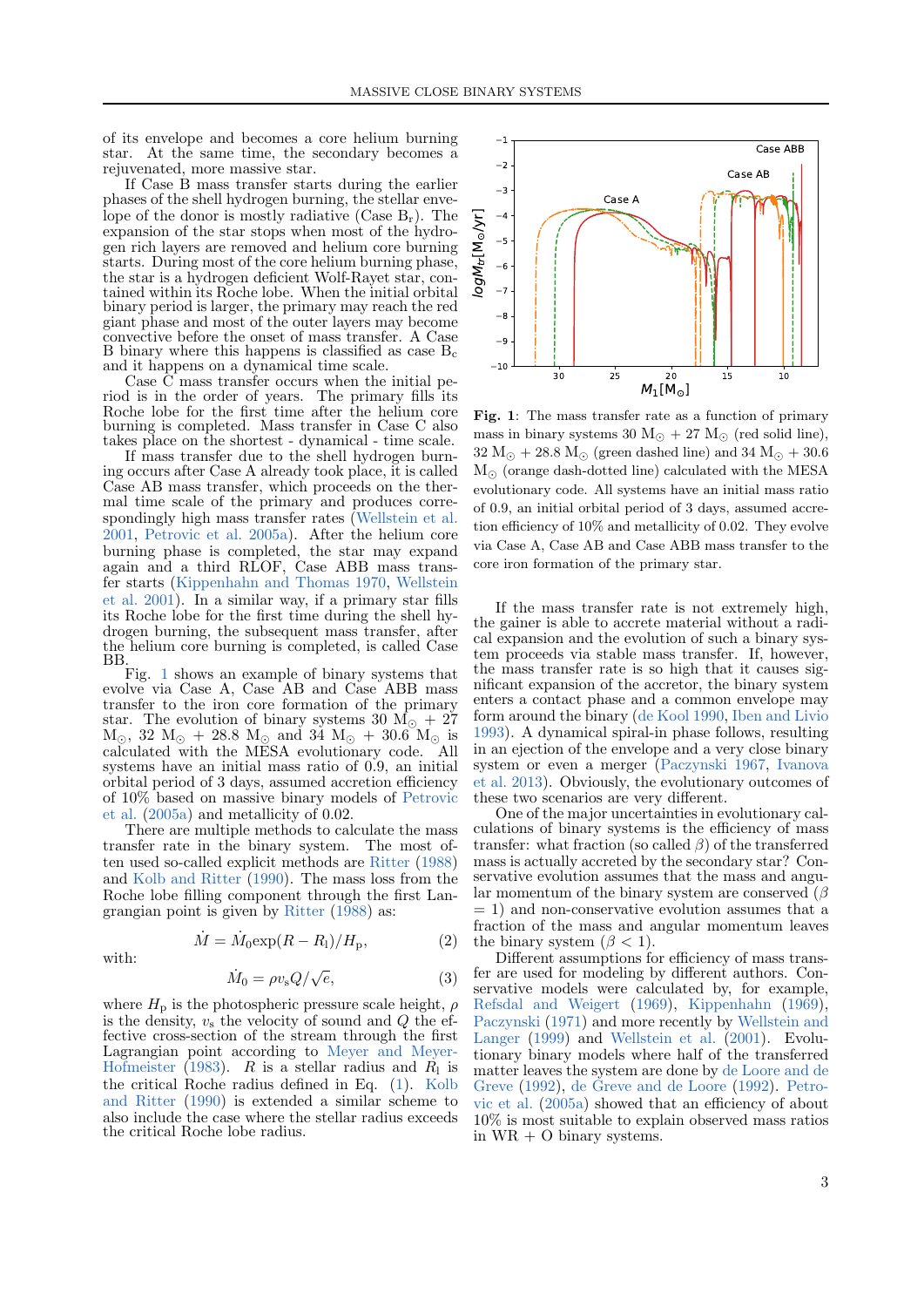It is not yet known what the processes are that can expel matter out of a binary system. One possibility is that rotation near the critical velocity leads to a significantly increased mass loss of the donor, which decreases the value of β [\(Petrovic et al.](#page-10-12) [2005a\)](#page-10-12).

The understanding of mass and angular momentum transfer and accretion in interacting systems may be essential to explain some of the most exciting cosmic phenomena, which may occur exclusively in close massive binaries: Wolf-Rayet binaries [\(van der](#page-11-4) [Hucht](#page-11-4) [2001,](#page-11-4) [Petrovic et al.](#page-10-12) [2005a\)](#page-10-12), long gamma-ray bursts [\(Fryer et al.](#page-10-6) [1999\)](#page-10-6). x-ray binaries [\(Chevalier](#page-9-0) [and Ilovaisky](#page-9-0) [1998\)](#page-9-0), Type Ib and Ic supernovae [\(Pod](#page-11-5)[siadlowski et al.](#page-11-5) [1992\)](#page-11-5) and gravitational wave sources [\(Abbott et al.](#page-9-4) [2019\)](#page-9-4).

To summarize, a close binary system consisting initially of two massive O-type stars eventually enters mass transfer. During this process the mass donor will lose a significant amount of hydrogen from its envelope and the binary system will evolve into a Wolf Rayet + O binary. Wolf-Rayet, helium core burning stars, are characteristic for extremely hot surfaces  $(50000 \text{ K and above})$ , high luminosities  $(10^5 \text{ - } 10^6 \text{ L}_{\odot})$ and high stellar wind mass loss rates  $(10^{-5} - 10^{-4})$  $M_{\odot}/yr$ ).

A Wolf-Rayet star evolves further to a supernova explosion that leaves a neutron star or a black hole as a remnant. At the same time, the secondary is still a main sequence, core hydrogen burning star. After some time, the secondary expands enough to fill its Roche lobe and mass transfer to the compact companion takes place. This phase is observed as a so-called high mass X-ray binary (HXMB). If the compact object is a neutron star, the mass transfer (atmospheric Roche-lobe overflow and wind mass transfer) is most likely unstable, because of the large mass ratio. Such binary systems eventually develop a common envelope that leads to shrinking of the binary orbit.

The secondary will eventually also explode as a supernova, and a double compact object will be created. If any of the hydrogen poor massive components in a binary is rotating fast prior to the supernova explosion (Type Ib/c), a collapsar is formed and long gamma-ray burst occurs. The final remnants of a massive binary evolution, double compact objects, have been recently associated with gravitational waves emission, observed by the LIGO-Virgo telescopes.

In Sections [6,](#page-6-0) [7](#page-7-0) and [8,](#page-8-0) we will discuss massive binary evolution in the context of  $WR + Q$  binaries. long gamma-ray burst and gravitational wave observations.

#### <span id="page-3-0"></span>3. STELLAR WIND MASS LOSS

Stellar wind mass loss is a very important parameter that has to be included in stellar evolution when dealing with massive stars. For example, at solar metallicity, a 15  $M_{\odot}$  star loses 2 to 3  $M_{\odot}$  during its entire life. In more extreme cases, for stars with masses around 100  $M_{\odot}$ , the stellar wind will remove more than half of the stellar mass during its lifetime [\(Ekstrom et al.](#page-10-20) [2012\)](#page-10-20).

During the main sequence phase, winds from massive stars are in general described with the radiationdriven wind theory [\(Lucy and Solomon](#page-10-21) [1970,](#page-10-21) [Castor](#page-9-10) [et al.](#page-9-10) [1975\)](#page-9-10). This theory was improved over the years and various theoretical mass loss rates have been calculated [\(Kudritzki et al.](#page-10-22) [1989,](#page-10-22) [Kudritzki and Puls](#page-10-23) [2000,](#page-10-23) [Vink et al.](#page-11-14) [2000,](#page-11-14) [2001\)](#page-11-15). However, computed mass loss rates seem to disagree by a factor 2-3 with the values obtained from observations [\(Najarro et al.](#page-10-24)  $2011$ . Šurlan et al.  $2013$ , [Rauw et al.](#page-11-17)  $2015$ ). The mass loss rates of O-type stars with an initial mass larger than 30-40  $M_{\odot}$  are uncertain by at least a factor of two [\(Puls et al.](#page-11-18) [2008\)](#page-11-18).



Fig. 2: Evolutionary tracks of single stars in range of 30 to 70  $M_{\odot}$  calculated with the MESA evolutionary code. Stellar wind mass loss is calculated according to [Vink](#page-11-15) [et al.](#page-11-15) [\(2001\)](#page-11-15) (solid lines) and with scaling factor of 0.1 (dashed line).

Massive stars that are evolving in binaries are very likely to lose most of their hydrogen envelopes in a mass transfer process and become WR stars. Those helium core burning stars are characterized by strong stellar optically thick winds, whose origin and magnitude are also still not well understood but theoretical mass loss rates are given by a few authors [\(Grafener et al.](#page-10-25) [2002,](#page-10-25) [Hamann et al.](#page-10-26) [1995,](#page-10-26) [Hamann](#page-10-27) [and Koesterke](#page-10-27) [1998,](#page-10-27) [Moffat and Marchenko](#page-10-28) [1996\)](#page-10-28).

In general, mass loss rates depend on the metallicity, but the most accurate scaling is not yet completely clear. The metallicity dependence has been estimated initially to be 0.4 [\(Abbott](#page-9-11) [1982\)](#page-9-11), and then between 0.5 [Kudritzki](#page-10-29) [\(2002\)](#page-10-29) and 0.85 [\(Vink et al.](#page-11-15) [2001\)](#page-11-15). [Mokiem et al.](#page-10-30) [\(2007\)](#page-10-30) found the empirical scaling deduced from observations of early B-type and O-type stars to be between 0.72 and 0.83.

Also, for the most massive main sequence O-type and WR stars, a dependence of the mass loss rate on the Eddington factor is established by a few authors [\(Vink et al.](#page-11-19) [2011,](#page-11-19) [Grafener et al.](#page-10-31) [2011,](#page-10-31) [Bestenlehner](#page-9-12) [et al.](#page-9-12) [2014\)](#page-9-12). This dependence is around  $\Gamma^2$  for Ostars with  $\Gamma$  < 0.70, and around  $\Gamma^4$  for WR stars with  $\Gamma > 0.70$  and the Eddington factor is given as: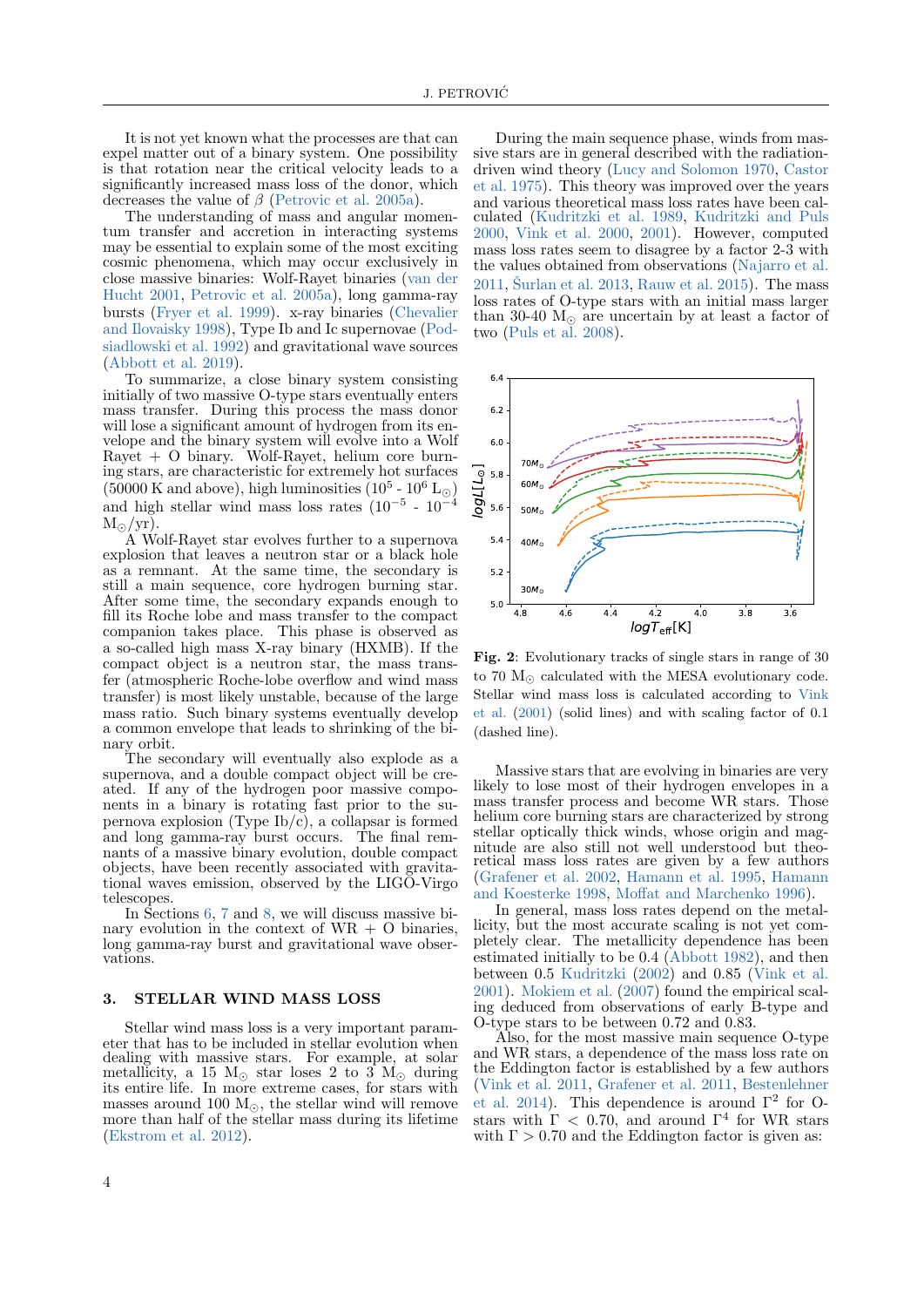<span id="page-4-1"></span>
$$
\Gamma = \kappa L / (4\pi cGM),\tag{4}
$$

where  $\kappa$  is opacity, L is stellar luminosity, G is the gravitational constant and  $M$  is the stellar mass.

During the red supergiant phase, the mass-loss rates are even less well known. Observations exhibit a very strong scatter, with variations over more than 2 orders of magnitude at a given luminosity [\(Mau](#page-10-32)[ron and Josselin](#page-10-32) [2011,](#page-10-32) [van Loon et al.](#page-11-20) [2005,](#page-11-20) [Beasor](#page-9-13) [and Davies](#page-9-13) [2016,](#page-9-13) [Georgy](#page-10-33) [2017\)](#page-10-33). Most of the stellar evolutionary codes use the RSG wind formalism proposed by [de Jager et al.](#page-9-14) [\(1988\)](#page-9-14). However, [Van](#page-11-21)[beveren et al.](#page-11-21) [\(2007\)](#page-11-21) showed that in the luminosity interval  $4 < log(L/L_{\odot}) < 5.5$  this prescription may significantly underestimate the true mass loss rates.

This uncertainty of the stellar wind mass loss rates, for different evolutionary phases, has a major impact on the results of stellar evolutionary calculations of massive single and binary stars. Such a difference can significantly influence the evolution of massive stars, even more so if they are evolving in binary systems and are undergoing an additional mass loss, via mass transfer to the companion. It can cause different outcomes during the late evolution and after the supernova explosion.

In case of single stars, if mass loss rates are best described by the theoretical predictions, an explanation for so-called "red-supergiant problem" [\(Smartt](#page-11-22) [et al.](#page-11-22) [2009\)](#page-11-22) is yet to be found. In case that theoretical calculations are underestimating mass loss rates, stars evolve back toward the hot side of the Hertzsprung-Russell diagram [\(Meynet et al.](#page-10-34) [2015\)](#page-10-34).

In the case of interacting binary stars, higher stellar wind mass loss rates would help the removal of the hydrogen envelope of the mass donor. In some cases of very extended stellar envelopes, high stellar wind mass loss rates leading to a removal of this envelope before mass transfer on a dynamical scale can take place. This would prevent the formation of a common envelope and spiraling-in to a very close binary or a merger. In all cases, the amount of material to be transfered from one star to another is smaller in case of higher stellar wind mass loss rates. This also influences orbital changes that happen mostly due to mass transfer episodes.

The possibility that the radiation and stellar wind momenta can remove part of the matter flowing from one towards another star during the mass transfer was investigated by [Dessart et al.](#page-10-35) [\(2003\)](#page-10-35). However, it was shown that those mechanisms can not be the explanation for a non-conservative mass transfer, even in case of very low mass transfer rates ( $\approx 10^{-6}$ )  $M_{\odot}/yr$ ).

## <span id="page-4-0"></span>4. ROTATION AND MAGNETIC FIELDS

Rotation is an important process in stellar evolution that has been studied since early 20th century [\(Von Zeipel](#page-11-23) [1924,](#page-11-23) [Eddington](#page-10-36) [1926\)](#page-10-36). The influence of the centrifugal force in rotating models was investigated by [Kippenhahn and Thomas](#page-10-13) [\(1970\)](#page-10-13). [Meynet](#page-10-37) [and Maeder](#page-10-37) [\(1997\)](#page-10-37) have modified the [Kippenhahn](#page-10-13) [and Thomas](#page-10-13) [\(1970\)](#page-10-13) system of equations for the case

of shellular rotation. [Zahn](#page-11-24) [\(1977\)](#page-11-24) researched synchronization between rotational and orbital motion in binary systems due to tidal spin-orbit coupling.

Single massive stars in the range of 10 - 20  $\rm M_{\odot}$ have various rotational velocities from low to almost critical values [\(Vink et al.](#page-11-25) [2010\)](#page-11-25). The more massive stars can lose a significant amount of angular momentum due to stellar winds, which leads to slower rotation [\(Meynet and Maeder](#page-10-38) [2000,](#page-10-38) [Brott et al.](#page-9-15) [2011\)](#page-9-15).

Rotation triggers an internal mixing that transports chemicals and angular momentum within a star. Since rotational mixing brings extra fuel into the stellar core, rotating stars develop larger convective cores compared to non-rotating stars. Also, rotation induces mixing and transport in regions outside the convective core by meridional circulation and shear instabilities. The result is a change of the chemical composition of mixing regions or even at the stellar surface layers.

In some extreme cases, the mixing during the main sequence is so strong that the star evolves quasi chemically homogeneously [\(Yoon et al.](#page-11-26) [2006,](#page-11-26) Szécsi [et al.](#page-11-27) [2015\)](#page-11-27). In that case the star becomes extremely hot and compact, becoming a possible progenitor for long soft gamma-ray bursts [\(de Mink and Mandel](#page-10-39) [2016\)](#page-10-39).

The evolution of massive single stars can be significantly influenced by rotation [\(Heger et al.](#page-10-40) [2000,](#page-10-40) [Meynet and Maeder](#page-10-38) [2000\)](#page-10-38) and evolutionary models of rotating stars are available for many masses and metallicities. Effects of rotation can be even more important for binary evolution, since angular momentum is transfered together with material during the mass transfer process. Accretion, via a viscous disk or via ballistic impact, transports angular momentum, and evolutionary models show that this can lead to a significant spin-up and even critical rotation of the mass gaining star [\(Packet](#page-10-41) [1981,](#page-10-41) [Langer et al.](#page-10-42) [2000,](#page-10-42) [Yoon and Langer](#page-11-28) [2004\)](#page-11-28).

The material being transferred from one star to another carries a certain angular momentum that will be transfered to the mass gaining star. If there is an accretion disk, the angular momentum of the transfered matter is assumed to be Keplerian. If there is direct impact accretion, the angular momentum is calculated by following a test particle moving through the first Lagrangian point. This angular momentum spins-up the top layers of the mass gaining star and is further transferred through the star due to a rotationally induced mixing processes [\(Heger and Langer](#page-10-43) [2000\)](#page-10-43). Each time the secondary spins-up close to critical rotation, it starts losing more mass due to the influence of the centrifugal force. High mass loss decreases the accretion efficiency and removes angular momentum from the secondary star. The secondary star is also slowed down by the tidal interactions that try to synchronize it with the orbital motion.

Assumed that the specific angular momentum of the accreted matter corresponds to the Kepler rotation at the stellar equator, the mass gaining star will reach critical rotation when its initial mass is increased by about 5-10% [\(Packet](#page-10-41) [1981\)](#page-10-41). The mass accretion can continue in this situation, as viscous processes may transport angular momentum through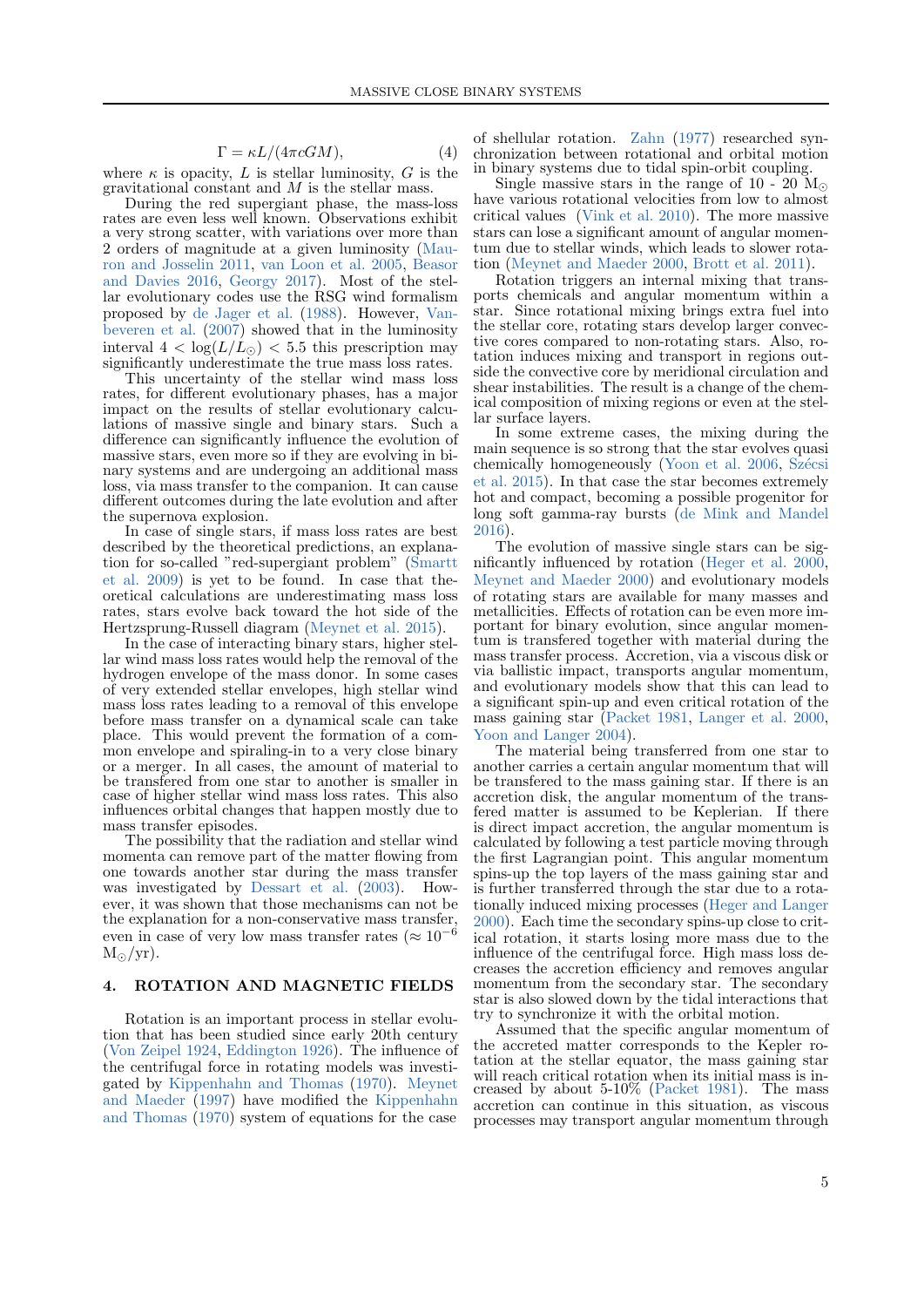the star [\(Paczynski](#page-10-44) [1991\)](#page-10-44). However, if the star is rotating very rapidly, its wind mass loss may dramatically increase [\(Langer](#page-10-45) [1998\)](#page-10-45), which may result in a very inefficient mass transfer [\(Petrovic et al.](#page-10-12) [2005a](#page-10-12)[,b\)](#page-11-29).

Rotationally enhanced mass loss is given as :

$$
\dot{M}/\dot{M}(v_{\rm rot} = 0) = 1/(1 - \Omega)^{\xi}, \tag{5}
$$

with

$$
\Omega = v_{\rm rot} / v_{\rm crit},\tag{6}
$$

$$
v_{\rm crit}^2 = GM(1 - \Gamma)/R,\tag{7}
$$

where  $\xi = 0.43$ , Γ is the Eddington factor (Eq. [4\)](#page-4-1),  $v_{\text{rot}}$ rotational velocity and  $v_{\text{crit}}$  critical rotational velocity [\(Langer](#page-10-45) [1998\)](#page-10-45).

A detailed study of the effects of rotation on the evolution of the mass gainers in massive binaries was presented by [Wellstein et al.](#page-11-1) [\(2001\)](#page-11-1), [Petro](#page-10-12)[vic et al.](#page-10-12) [\(2005a\)](#page-10-12), [Petrovic et al.](#page-11-29) [\(2005b\)](#page-11-29), [Cantiello](#page-9-16) [et al.](#page-9-16) [\(2007\)](#page-9-16), [Detmers et al.](#page-10-46) [\(2008\)](#page-10-46), [De Mink et al.](#page-10-47) [\(2009\)](#page-10-47). Those evolutionary models include details of the mass and angular momentum transfer process, angular momentum transport through stellar interiors due to rotationally induced mixing processes, as well as spin-orbit coupling through tidal interaction in binaries.

[Wellstein et al.](#page-11-1) [\(2001\)](#page-11-1) investigated the influence of rotation processes in binary systems with initial masses in the range of 12 to  $25 \text{ M}_{\odot}$  and mass ratios close to one, so the systems would evolve through stable mass transfer and avoid contact. They found that the accretion efficiency does not decrease significantly due to rotation for Case A mass transfer, but in Case B mass transfer efficiency can be significantly decreased and lead to rotation of the mass gainer near the critical velocity. [Petrovic et al.](#page-10-12) [\(2005a\)](#page-10-12) considered rotating models in the range of 40 - 60  $M_{\odot}$  with larger mass ratios and found that accretion can be significantly decreased during Case A mass transfer. The explanation for this is that the maximum mass transfer rate increases with the increase of the initial mass ratio. Further, if more mass and angular momentum is transferred to the mass gaining star. its rotational velocity increases more, as well as its mass loss. This results in a lower accretion efficiency during the mass transfer. [de Mink et al.](#page-10-48) [\(2014\)](#page-10-48) have shown that a combination of tidal interaction in the binary and wind mass loss can prevent a star from reaching critical rotational velocity and allow it to further accrete matter. In this case, part of the angular momentum is transferred to the orbit or lost in the stellar wind.

While it was shown that accretion spins-up the mass gainer in the process of mass transfer, this process is hindered by the tidal interactions that try to keep the rotation of the stellar components synchronized with the orbital motion [\(Petrovic et al.](#page-10-12)  $2005a$ , b).

Another important parameter in massive binary evolution is the magnetic field. As shown by [Spruit](#page-11-30) [\(2002\)](#page-11-30) a dynamo can operate in the radiative zone of a differentially rotating star. The resulting magnetic field causes an efficient torque able to reduce the differential rotation and force the star to rotate uniformly. [Heger et al.](#page-10-49) [\(2005\)](#page-10-49) researched the effects of this process on massive star evolution and found that it decreases the effects of rotation on massive star evolution. [Maeder and Meynet](#page-10-50) [\(2005\)](#page-10-50) modeled the evolution of a 10  $M_{\odot}$  star with and without rotationally induced magnetic fields, and also their results indicated that the overall influence of rotation on stellar evolution becomes smaller when magnetic fields are included.

The increase of rotational velocity of the mass gainer in massive close binary systems and fast rotating massive stars that are possible progenitors of long gamma-ray bursts are further discussed in Section.

## <span id="page-5-0"></span>5. NUMERICAL STELLAR EVOLUTION **CODES**

Evolutionary calculations of massive close binaries have been done by many authors, for example, [Paczynski](#page-10-17) [\(1967\)](#page-10-17), [Kippenhahn et al.](#page-10-4) [\(1967\)](#page-10-4), [van den](#page-11-31) [Heuvel and Heise](#page-11-31) [\(1972\)](#page-11-31), [Vanbeveren et al.](#page-11-32) [\(1979\)](#page-11-32), [Vanbeveren](#page-11-33) [\(1982\)](#page-11-33), [de Loore and de Greve](#page-9-8) [\(1992\)](#page-9-8), [de Greve and de Loore](#page-9-9) [\(1992\)](#page-9-9), [Wellstein and Langer](#page-11-13) [\(1999\)](#page-11-13), [Wellstein et al.](#page-11-1) [\(2001\)](#page-11-1), [Petrovic et al.](#page-10-12) [\(2005a\)](#page-10-12), [Petrovic et al.](#page-11-29) [\(2005b\)](#page-11-29), [Cantiello et al.](#page-9-16) [\(2007\)](#page-9-16), [El](#page-10-51)[dridge et al.](#page-10-51) [\(2008\)](#page-10-51), [Detmers et al.](#page-10-46) [\(2008\)](#page-10-46), [De Mink](#page-10-47) [et al.](#page-10-47) [\(2009\)](#page-10-47), [de Mink et al.](#page-10-48) [\(2014\)](#page-10-48).

One-dimensional (1D) stellar evolution codes, used to model binary interactions, solve the four equations of stellar structure [Kippenhahn and](#page-10-52) [Weigert](#page-10-52) [\(1990\)](#page-10-52). Such codes include a network of nuclear reactions, calculate the energy generation rate inside the stellar model, and the time evolution of the chemical structure of the star. They also can include parametrized rotational mixing and magnetic fields etc. Numerical codes adapted for binary stellar evolution additionally include mass transfer calculations, tidal interactions and the evolution of orbital parameters.

There are a few known stellar evolution codes used during the last decades for the modeling of binary stellar evolution. For example, the binary evolution code STERN (or Utrecht/Bonn Evolutionary Code), based on the original Kippenhahn code [Heger and](#page-10-43) [Langer](#page-10-43) [\(2000\)](#page-10-43), [Wellstein et al.](#page-11-1) [\(2001\)](#page-11-1), [Petrovic et al.](#page-10-12)  $(2005a,b)$  $(2005a,b)$ , [Yoon et al.](#page-11-34)  $(2010)$  includes mass transfer, tidal interactions, parametrized rotational mixing and magnetic fields. Another well known code is the Eggleton code [\(Eggleton](#page-10-53) [1972\)](#page-10-53) and its more modern versions STARS. It includes mass transfer and tidal interactions, with the most modern version also including magnetic field generation. The Population synthesis Brussels code [\(Vanbeveren et al.](#page-11-10) [1998,](#page-11-10) [De Donder and Vanbeveren](#page-9-17) [2004,](#page-9-17) [Mennekens](#page-10-54) [and Vanbeveren](#page-10-54) [2014\)](#page-10-54) is stellar evolution code used for both detailed evolution and population synthesis. The BINSTAR code [\(Siess et al.](#page-11-35) [2013\)](#page-11-35) includes also the physics of mass transfer in eccentric systems.

The newest widely used 'state-of-the-art' stellar evolution code is MESA - Modules for Experiments in Stellar Astrophysics [\(Paxton et al.](#page-10-55) [2011,](#page-10-55) [2013,](#page-10-56) [2015,](#page-10-57) [2018\)](#page-10-58).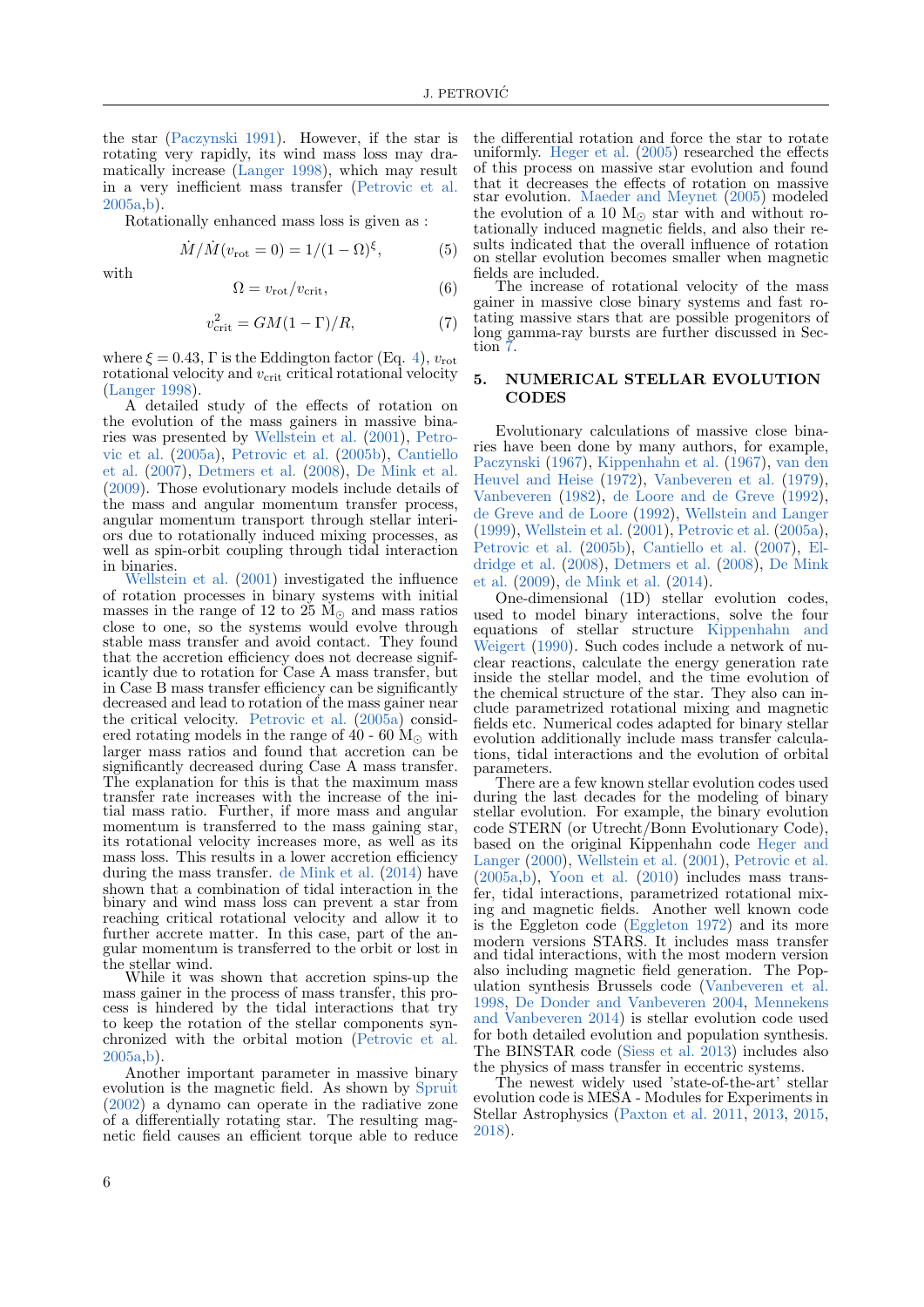#### <span id="page-6-0"></span>6.  $WR + O$  BINARY SYSTEMS

Wolf-Rayet stars are massive helium core burning stars which have evolved from main sequence Otype stars and lost most or all of their hydrogen-rich envelope during their evolution [Chiosi and Maeder](#page-9-18) [\(1986\)](#page-9-18), [Maeder and Conti](#page-10-59) [\(1994\)](#page-10-59). They are characterized with high effective temperatures, luminosity and stellar wind mass loss rate [\(Grafener et al.](#page-10-25) [2002\)](#page-10-25). The stellar wind of Wolf-Rayet stars is optically thick, preventing a direct determination of radii of WR stars [\(Hamann et al.](#page-10-26) [1995,](#page-10-26) [Moffat and Marchenko](#page-10-28) [1996\)](#page-10-28). Beside strong stellar wind, the Roche lobe overflow in interacting binaries was identified as a possible physical process that can explain the removal of the hydrogen envelope [Wellstein et al.](#page-11-1) [\(2001\)](#page-11-1).

The surface composition of WR stars is dominated by helium. Spectra are also showing broad nitrogen, carbon and oxygen wind emission lines. Based on the presence of those lines, WR stars are classified in three subtypes: WN, WC and WO stars. Based on the strength of the nitrogen and carbon lines, all WR stars are further classified from WN2 to WN9 and WC2 to WC9 [\(Smith et al.](#page-11-36) [1996\)](#page-11-36). Wolf-Rayet stars with nitrogen lines are extra divided into early type, without hydrogen (WNE) and late type with some hydrogen still present (WNL) [\(Vanbeveren and](#page-11-37) [Conti](#page-11-37) [1980\)](#page-11-37). [Hamann et al.](#page-10-60) [\(2006\)](#page-10-60) indicated that the WNL population is dominated by single stars, which lose hydrogen from their envelopes only via stellar wind.

Models of massive close binary evolution were presented by various authors. General ideas about the formation of WR+O binary systems were given by [Paczynski](#page-10-17) [\(1967\)](#page-10-17), [Kippenhahn et al.](#page-10-4) [\(1967\)](#page-10-4), [van den](#page-11-31) [Heuvel and Heise](#page-11-31) [\(1972\)](#page-11-31). Some years later [Van](#page-11-32)[beveren et al.](#page-11-32) [\(1979\)](#page-11-32) presented models of massive close binaries evolving via Case B mass transfer with various assumptions for mass and angular momentum loss from the binary system. [Vanbeveren](#page-11-33) [\(1982\)](#page-11-33) found that most of the WR primaries must have evolved from stars initially more massive than 40  $M_{\odot}$ via highly non-conservative ( $\beta$  < 0.3) Case B mass transfer in order to fit the observations.

The calculations of massive Case B binary systems with initial masses from 9  $M_{\odot}$  to 40  $M_{\odot}$  with a mass ratio from 0.6 to 0.9 were presented by [de Loore and](#page-9-8) [de Greve](#page-9-8) [\(1992\)](#page-9-8). They made non-conservative models assuming that the accretion efficiency is  $\beta = 0.5$ , so half of the transfered mass leaves the binary system.

[Wellstein and Langer](#page-11-13) [\(1999\)](#page-11-13) and [Wellstein et al.](#page-11-1) [\(2001\)](#page-11-1) modeled massive binary systems with a mass range of 12 to 60  $M_{\odot}$ . [Wellstein et al.](#page-11-1) [\(2001\)](#page-11-1) presented rotating models for binary systems with initial masses  $\approx 15 \text{ M}_{\odot}$ , both for Case Å and Case B and an initial mass ratio  $q1$ .

[Petrovic et al.](#page-10-12) [\(2005a\)](#page-10-12) have presented evolutionary models in the mass range of 40 to 75  $M_{\odot}$  to model progenitors of three selected WR+O systems: HD186943 (WN3), HD90657 (WN5) and GP Cep (WN6/WCE), with mass ratios  $q = M_{\text{WR}}/M_{\text{O}} \approx 0.5$ and orbital periods between 6 and 10 days. Observed WR masses are in the range of about 10 - 15  $M_{\odot}$ .



<span id="page-6-1"></span>Fig. 3: The upper panel shows the mass transfer (solid line) and accretion rate (dotted line) of a rotating binary system 56  $M_{\odot}$  + 33  $M_{\odot}$  with the initial orbital period of 6 days modeled with the STERN evolutionary code. The dashed line represents the mass transfer rate in a non-rotating binary system with the same initial masses and orbital period. The lower panel shows the accretion efficiency of the secondary in rotating system  $(\beta)$ .

Their models with accretion efficiency of 10% reproduce the observations the best. They also present highly non-conservative rotating models — in which the accretion efficiency is not an a priori chosen parameter, but the result of a modeled physical process. The modeled data are shown in Fig. [3.](#page-6-1)

It should also be noted that not many  $WR + O$ binary systems have been observed. About 20 with known masses of the components are listed in the catalog of [van der Hucht](#page-11-4) [\(2001\)](#page-11-4). Listed WR masses span a very large range from only a couple solar masses (HD94546 an HD320102) to over 50  $\rm M_{\odot}$  (HD311884). Three WR stars have been observed in binary systems with compact objects [\(Crowther et al.](#page-9-19) [2010\)](#page-9-19).

Massive binary systems consisting of two O-type stars with too different masses would not be able to produce a WR + O binary, because the mass transfer would not be stable and the evolution would go via the common envelope channel. If the initial mass ratio of O stars is too close to unity, the mass transfer would produce a binary system where the post-RLOF O star is more massive than the WR star. So, the initial mass ratio has to be somewhere in between, far enough from unity to produce the observed masses, but also not too far to cause evolution via contact [\(Petrovic et al.](#page-10-12) [2005a\)](#page-10-12).

The understanding of the  $WR + O$  progenitor evolution is important for the understanding of gammaray bursts (GRBs) and, since recent observations by LIGO and Virgo detectors, also the gravitational wave emission. According to the collapsar model [\(MacFadyen et al.](#page-10-61) [2001\)](#page-10-61), long gamma-ray bursts originate in fast rotating hydrogen free WR stars which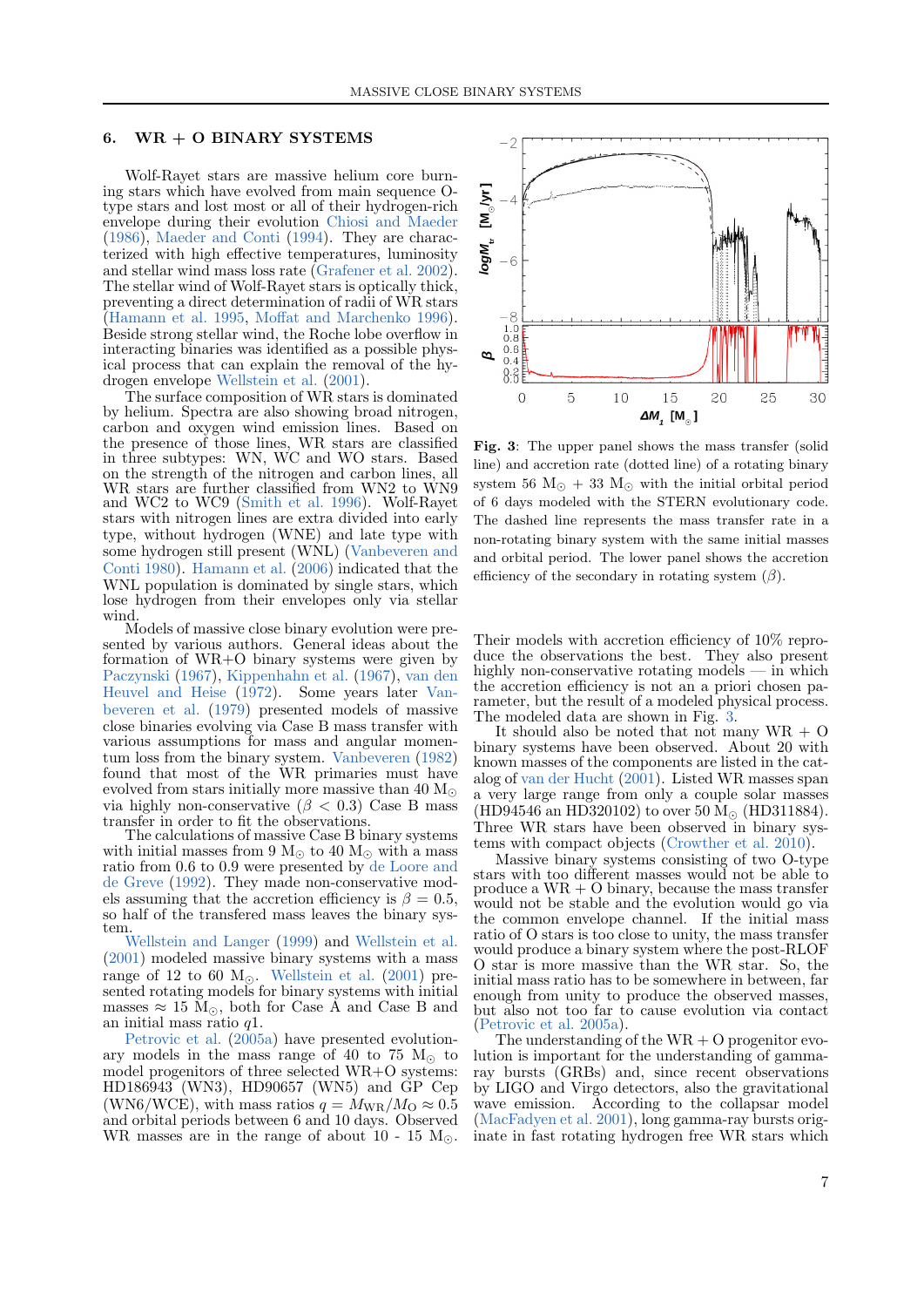are massive enough to form a black hole at the end of their evolution and explode as a supernova (Type Ic) [\(Woosley](#page-11-38) [1993a,](#page-11-38) [Woosley et al.](#page-11-39) [1995\)](#page-11-39). This theory is in agreement with GRB afterglow observations reported by [Hjorth et al.](#page-10-62) [\(2003\)](#page-10-62).

 $WR + O b$  inary systems evolve via two supernova explosions to create double compact binaries consisting of two black holes, two neutron stars or one of each. Mergers in such systems have been recently identified as sources of gravitational wave emission. [\(Abbott et al.](#page-9-4) [2019\)](#page-9-4).

## <span id="page-7-0"></span>7. SUPERNOVAE, COLLAPSARS AND GAMMA-RAY BURSTS

Iron core collapse supernovae are classified as Type I or Type II, depending on whether they have hydrogen lines in the spectra (Type II) or show an absence of hydrogen lines (Type I). Type Ib and Type Ic supernovae are related to massive star explosions in binary systems. Both of those supernovae types lack hydrogen in their spectra. The Type Ib supernovae show helium lines, while Type Ic lack both hydrogen and helium lines. This means that Type Ib are related to core collapsing massive stars that lost their hydrogen envelope and Type Ic with core collapsing massive stars that lost both hydrogen and helium rich layers.

There has been a lot of evidence that collapsing massive stars are the progenitors of long gamma-ray bursts (GRBs) [\(Woosley and Bloom](#page-11-40) [2006,](#page-11-40) [Gehrels](#page-10-63) [et al.](#page-10-63) [2009\)](#page-10-63). Supernova explosions of massive fast rotating stars might be connected with the creation of a collapsar [\(Woosley](#page-11-38) [1993a\)](#page-11-38): a massive - 35-40  $M_{\odot}$  [\(Fryer](#page-10-64) [1999\)](#page-10-64) rotating star whose core collapses to form a black hole accreting the rest of the star in a very short time [\(Woosley](#page-11-41) [1993b,](#page-11-41) [MacFadyen and](#page-10-65) [Woosley](#page-10-65) [1999\)](#page-10-65). There have been several observations of GRBs associated with supernovae Type Ic [\(Hjorth](#page-10-62) [et al.](#page-10-62) [2003\)](#page-10-62). Also, it has been shown that afterglows of those supernovae show signatures of the circumstellar medium being shaped by a massive progenitor star [\(van Marle et al.](#page-11-42) [2005\)](#page-11-42).

The question is which evolutionary channel can produce fast spinning presupernova stars? Massive single stars have high stellar wind mass loss rate and in this way they lose angular momentum, both during the main sequence and WR phase. On the other hand, massive stars in binary systems might be spunup by an accretion process that carries not only matter, but also angular momentum to the gainer. Most long gamma-ray bursts seem to occur at low metallicity [\(Fruchter et al.](#page-10-66) [2006\)](#page-10-66), which is in agreement with the stellar wind mass loss dependence on metallicity that we have mentioned in Section [3.](#page-3-0)

The models [\(Woosley](#page-11-41) [1993b,](#page-11-41) [MacFadyen and](#page-10-65) [Woosley](#page-10-65) [1999\)](#page-10-65) showed that if a star has enough angular momentum in the equator  $(3\times10^{16} \text{cm}^2/\text{s})$ , an accretion disk will be formed around the black hole. Extremely fast accretion of the rest of the star at accretion rates up to 0.1 - 1  $M_{\odot}/s$  in the newly formed black hole releases large amounts of energy ( $\approx 10^{51}$ ) erg/s). The jet, coming from heated gas expanding



Fig. 4: Specific angular momentum profiles of the secondary star in a binary system 56  $M_{\odot}$  + 33  $M_{\odot}$  with the iitial orbital period of 6 days calculated with the STERN evolutionary code. The long-dashed line shows the profile on the ZAMS (Zero Age Main Sequence), dotted line after the fast phase of Case A, dashed line after the slow phase of Case A, dash-dotted line after Case AB and solid line during the helium core burning, after which insignificant angular momentum loss is expected.

with relativistic speed at the poles, and the shock wave, can result in a GRB and a Type Ib/c supernova event.

Is it possible that a single star can be the progenitor of such an event? In case of extreme stellar wind mass loss during the WR phase, it may happen that a star loses its hydrogen envelope, but can its core rotate so fast as before the supernova explosion? To investigate this [\(Heger et al.](#page-10-40) [2000\)](#page-10-40) have calculated models of a  $25 \text{ M}_{\odot}$  star that could form a black hole by a fallback. They have found that such a star would have enough angular momentum to produce a collapsar, but it was not clear if it can shed its hydrogen envelope. The core is able to keep rotating fast despite the stellar wind mass loss, because the socalled  $\mu$ -gradients represent a barrier for rotational mixing and transport of angular momentum, so the core does not lose large amount of angular momentum during the evolution, even if the envelope loses a lot of matter via stellar winds [\(Heger and Langer](#page-10-43) [2000\)](#page-10-43). The influence of a magnetic field that can influence the transport of angular momentum within a star [\(Spruit and Phinney](#page-11-43) [1998\)](#page-11-43), was not considered.

[Heger et al.](#page-10-67) [\(2004\)](#page-10-67) included the angular momentum transport by magnetic torques, using the dynamo model presented by [Spruit](#page-11-30) [\(2002\)](#page-11-30). The magnetic torques keep the rotation of the stellar core and the stellar envelope more synchronized. The envelope slows down due to stellar wind mass loss and the resulting angular momentum in the core is one to two orders of magnitude less than what is required by the collapsar model of GRB production. However, it is still possible that the dynamo model by [Spruit](#page-11-30) [\(2002\)](#page-11-30) overestimates the influence of magnetic fields.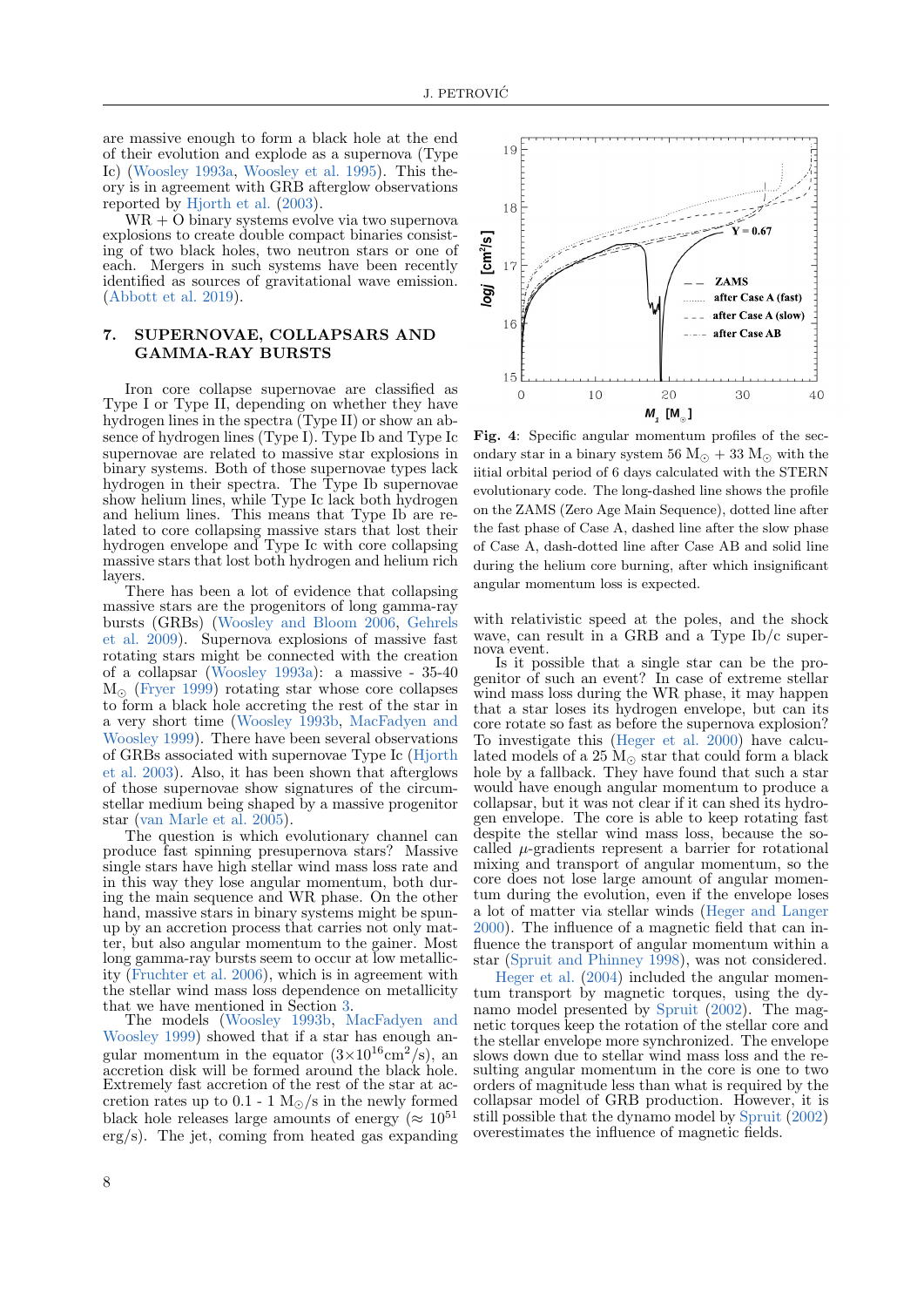In the case of binary systems, before the mass transfer, tidal spin-orbit coupling synchronizes the rotation of both stars with the orbital motion, which leads to a specific angular momentum which is by factor of 3 to 5 smaller than in a corresponding single star. However, [Wellstein et al.](#page-11-1) [\(2001\)](#page-11-1) and [Petrovic](#page-11-29) [et al.](#page-11-29) [\(2005b\)](#page-11-29) showed previously that during the mass transfer phase in a binary system, the secondary (accreting) star can spin up close to the critical rotation, i.e. the surface layers of this star can gain significant angular momentum. This angular momentum can be transported inwards and increase the rotation velocity of the stellar core. Stars with a mass of about 40  $M_{\odot}$  are able to retain enough angular momentum in their cores to produce GRBs.

[Petrovic et al.](#page-11-29) [\(2005b\)](#page-11-29) also considered massive binary models with a magnetic field [Spruit](#page-11-30) [\(2002\)](#page-11-30). In this case, the core spin-up due to the accretion is stronger. It leads to a core spin rate which is by factor of 2 to 3 above that of a ZAMS star of comparable mass. However, the magnetic core-envelope coupling reduces the specific core angular momentum by almost a factor of 100 by the time the star has started the core helium burning. Its final core angular momentum will be far too small to produce a GRB.

[Detmers et al.](#page-10-46) [\(2008\)](#page-10-46) have investigated a possible spin-up of a WR star in a later evolutionary stage. However, the results have shown that the tidal interaction of a Wolf-Rayet star with a compact object in a binary system can not spin up the Wolf-Rayet star enough to produce a collapsar at Solar metallicity. On the other hand [\(Fryer and Heger](#page-10-68) [2005,](#page-10-68) [Podsiad](#page-11-44)[lowski et al.](#page-11-44) [2010,](#page-11-44) [Tout et al.](#page-11-45) [2011\)](#page-11-45) proposed various scenarios to spin up WR stars in close binary systems for high metallicity.

The question of the exact progenitor evolution of long gamma-ray bursts stays open. It was shown that the accretion does add significant angular momentum to the stellar core of the gainer. However, it is not clear how the angular momentum can be preserved until the supernova explosion, since the stellar wind mass loss, magnetic torques and tidal interactions are slowing down the stellar rotation. There is a possibility that accretion on the WR star near its end might play a role or late stellar merger may lead to an efficient core spin up.

#### <span id="page-8-0"></span>8. GRAVITATIONAL WAVE SOURCES

The observations of gravitational waves in the last few years indicated that those signals are connected with mergers of compact objects in massive binary systems. The first signal (GW150914) was interpreted as two massive black holes of about 36  $M_{\odot}$ and 29  $M_{\odot}$  [\(Abbott et al.](#page-9-3) [2016c\)](#page-9-3). The second signal was associated with the merger of slightly less massive black holes, about 14  $\dot{M}_{\odot}$  and 7.5  $\dot{M}_{\odot}$  [\(Abbott](#page-9-1) [et al.](#page-9-1) [2016a\)](#page-9-1). The first detection of a gravitational wave signal related to a merger of neutron stars was reported in 2017 [\(Abbott et al.](#page-9-20) [2017\)](#page-9-20). In total, LIGO and Virgo detectors observed so far about 20 gravitational wave events, 18 related to mergers of binary black holes with masses in the range of about 7  $M_{\odot}$ 

to 85  $M_{\odot}$  and two events related to neutron star mergers with masses of about 1.5  $M_{\odot}$  [\(Abbott et al.](#page-9-4) [2019,](#page-9-4) [2020\)](#page-9-21).

Double compact objects associated with gravitational wave emission, consisting of black holes and neutron stars, are relics of massive binary star evolution. Such binary systems start as double O-type stars and evolve through multiple interactions in their lifetimes, transferring matter and angular momentum from one to another. Those systems evolve through a Wolf-Rayet  $+$  O phase, a X-ray binary phase, likely CE episode(s) and survive two supernova explosions.

After a WR+O phase that was discussed in detail in Section [6,](#page-6-0) the primary star will evolve to a supernova explosion and the first compact object will be formed in a binary. Depending on the force of the SN kick, the orbital period will be more or less affected and in some cases the binary system will be disrupted. If a binary system stays bound, the secondary star evolves further into a red giant with a hydrogen burning envelope. This will cause a mass transfer to the compact object and the system will be likely observable as an X-ray binary. Eventually, the secondary will also undergo a supernova explosion (Ib/c) and the second compact object will be formed. There is also a probability that the system becomes disrupted in this second supernova event. If the binary stays bound, the compact objects will eventually merge.

Many authors have published results on the physics of double compact objects formation, for example [Bisnovatyi-Kogan and Kombert](#page-9-22) [\(1974\)](#page-9-22), [Wheeler et al.](#page-11-46) [\(1974\)](#page-11-46), [Flannery and van den Heuvel](#page-10-69) [\(1975\)](#page-10-69) and more recent [Ivanova et al.](#page-10-70) [\(2003\)](#page-10-70), [Dewi](#page-10-71) [and Pols](#page-10-71) [\(2003\)](#page-10-71), [Podsiadlowski et al.](#page-11-47) [\(2004\)](#page-11-47), [Dewi](#page-10-72) [et al.](#page-10-72) [\(2005\)](#page-10-72), [Belczynski et al.](#page-9-23) [\(2008\)](#page-9-23), [Tauris et al.](#page-11-48) [\(2015\)](#page-11-48) and [Tauris et al.](#page-11-49) [\(2017\)](#page-11-49).

Considering models of gravitational wave progenitors, the work by [Kruckow et al.](#page-10-73) [\(2018\)](#page-10-73) should be mentioned. They have modeled the evolution of binary systems using the population synthesis method and included the mass loss, mass transfer and accretion, common envelopes, and supernova kick estimates. The resulting compact objects are determined depending on the mass of the progenitor carbonoxygen core. Neutron stars are the result of an ironcore collapse supernova if a carbon-oxygen core has a mass in the range of 1.435 to 6.5  $M_{\odot}$  [\(Tauris et al.](#page-11-48) [2015\)](#page-11-48). Black holes are formed if the carbon-oxygen core mass is above 6.5  $M_{\odot}$ .

They have found that the double neutron star systems originate from binaries where both components are initially less massive than about 30  $M_{\odot}$ . To form double black hole binaries, it is necessary to have initial stellar masses above this value. In the lower metallicity regime, more black hole binaries will be formed, because of the lower stellar wind mass loss rate. Mixed NS-BH binaries are formed only from binary systems with initial masses between 30 and 40  $\mathrm{M}_\odot$  and an initial mass ratio near one.

Fig. [1](#page-2-0) shows an example of the mass transfer rate in binary systems with initial stellar components around 30  $M_{\odot}$ , so exactly in the transition parameter space from neutron stars to the black hole formation.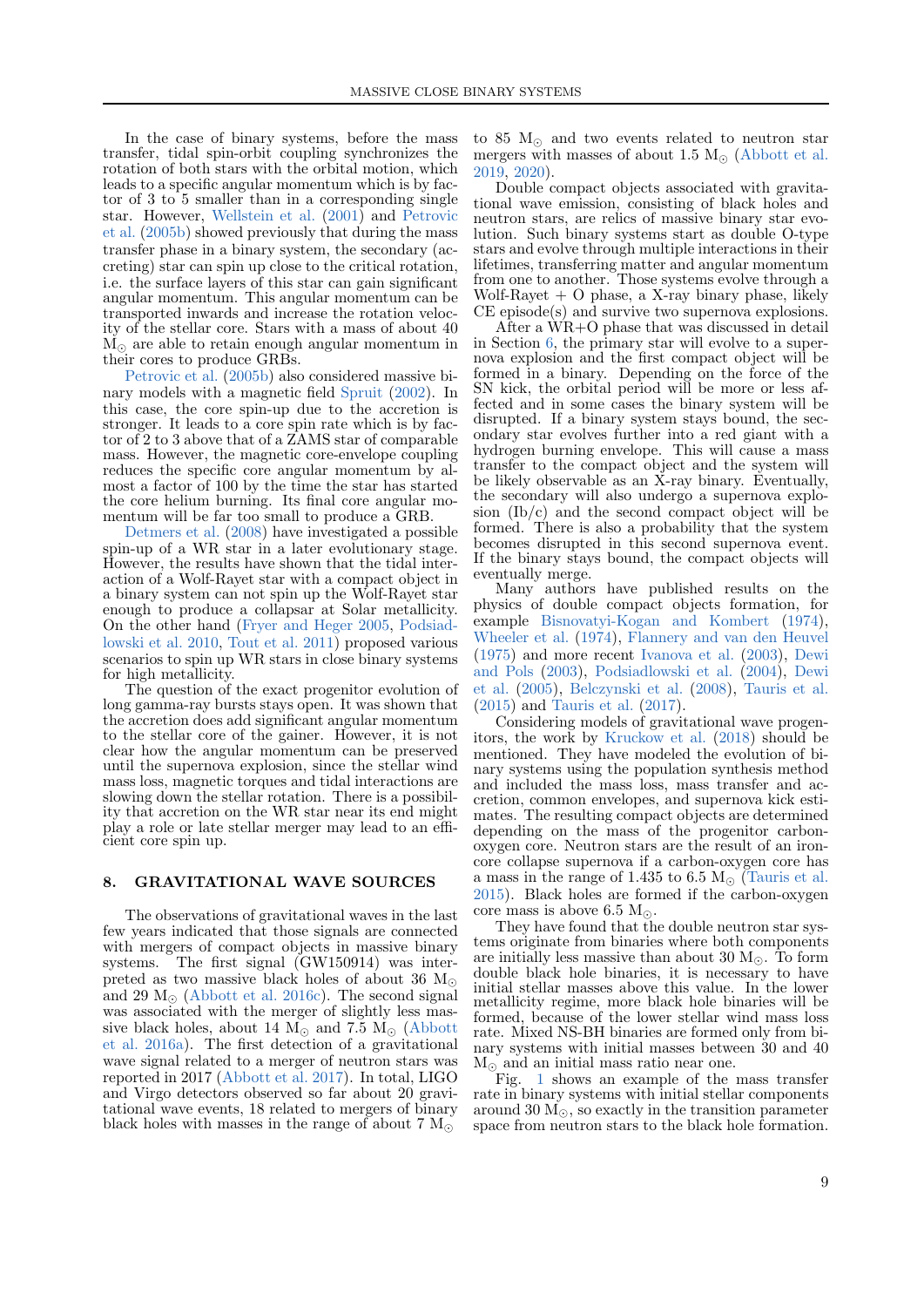As we already mentioned, those systems evolve via the Case A, Case AB and Case ABB mass transfer to the iron core formation of the primary star. The MESA evolutionary code is used for those calculations

The masses of carbon-oxygen cores in binary systems 30  $\text{M}_{\odot}$  + 27  $\text{M}_{\odot}$  and 32  $\text{M}_{\odot}$  + 28.8  $\text{M}_{\odot}$  are under the 6.5  $M_{\odot}$  limit (5.41 and 6.04  $M_{\odot}$  respectively) and the remnant of the supernova explosion is a neutron star. The primary in the binary 34  $M_{\odot}$  $+30.6$  M<sub>o</sub> develops a carbon-oxygen core of 6.79  $M_{\odot}$  and a black hole will be the result of the SN explosion. In both systems, the secondary will further evolve via a supernova explosion into a compact object. If such systems are not disrupted by either of the supernova explosions, they become double compact objects, that later during merger emit gravitational waves.

#### <span id="page-9-6"></span>9. SUMMARY

The evolution of massive binary systems relates to many exciting astrophysical phenomena. However, there are still many uncertainties and open questions.

First, stellar wind mass loss calculations are still to be improved, especially for red supergiants and Wolf-Rayet stars. Mass loss via stellar wind removes a large amount of matter and angular momentum in case of massive stars and it directly influences the size of the final stellar core and its rotational velocity. In this way, the stellar wind mass loss can determine whether the final core collapses into a neutron star or a black hole and if it has enough angular momentum to possibly produce a gamma-ray burst together with a supernova explosion. In other words, the initialfinal mass relation for massive stars still has to be precisely established, as well as the connection between the initial and the final angular momentum profiles in binary stars.

Further, there is an open question about the efficiency of mass transfer in massive binary systems. Also, it is not fully known what physical processes can contribute to interactions being non-conservative. To recreate the observed WR +  $\check{\text{O}}$  systems accretion as low as 10% is needed. Stellar rotation was identified as an important parameter that can influence the accretion efficiency in massive binary systems. Stars rotating with a velocity near the critical value have extremely high mass loss rates and, in this way, the mass transfer is being highly non-conservative. Besides this, the rotation is also related to the appearance of long gamma-ray bursts, as it is necessary that a stellar core has a certain angular momentum to create a collapsar – a collapsing black hole that is accreting the rest of the star.

The influence of magnetic fields on massive binary evolution is still not fully understood. Current models of magnetic dynamo do not support models of long gamma-ray bursts created in massive binaries. Magnetic torque decreases angular momentum of the stellar core, synchronizing it with the stellar envelope that is slowed down by the tidal interactions in a binary system.

Finally, the recent detection of gravitational waves by the LIGO and Virgo detectores have opened a new and exciting chapter in the massive binary evolution research. Evolving from double O-type binaries and going through a  $WR + O$  phase, massive binaries become double compact objects. Mergers between components in those systems, neutron stars and black holes, give rise to the emission of gravitational waves. A detailed understanding of progenitor evolution of double compact binaries is still to come. The influence of metallicity, stellar wind, rotation, accretion efficiency etc. in detailed evolutionary models, as well as the effects of the common envelope phase and supernova kick in the evolution of those objects, is still to be discovered.

Acknowledgements – The author acknowledges the financial support of the Ministry of Education, Science and Technological Development of the Republic of Serbia through contract No. 451-03-68/2020- 14/200002.

#### REFERENCES

- <span id="page-9-1"></span>Abbott, B. P., Abbott, R., Abbott, T. D., et al. 2016a, [ApJL,](https://ui.adsabs.harvard.edu/abs/2016ApJ...818L..22A) [818, L22](https://ui.adsabs.harvard.edu/abs/2016ApJ...818L..22A)
- <span id="page-9-2"></span>Abbott, B. P., Abbott, R., Abbott, T. D., et al. 2016b, [PhRvL,](https://ui.adsabs.harvard.edu/abs/2016PhRvL.116x1103A) [116, 241103](https://ui.adsabs.harvard.edu/abs/2016PhRvL.116x1103A)
- <span id="page-9-3"></span>Abbott, B. P., Abbott, R., Abbott, T. D., et al. 2016c, [PhRvL,](https://ui.adsabs.harvard.edu/abs/2016PhRvL.116f1102A) [116, 061102](https://ui.adsabs.harvard.edu/abs/2016PhRvL.116f1102A)
- <span id="page-9-20"></span>Abbott, B. P., Abbott, R., Abbott, T. D., et al. 2017, [PhRvL,](https://ui.adsabs.harvard.edu/abs/2017PhRvL.119p1101A) [119, 161101](https://ui.adsabs.harvard.edu/abs/2017PhRvL.119p1101A)
- <span id="page-9-4"></span>Abbott, B. P., Abbott, R., Abbott, T. D., et al. 2019, [PhysRevX,](https://ui.adsabs.harvard.edu/abs/2019PhRvX...9c1040A) [9, 031040](https://ui.adsabs.harvard.edu/abs/2019PhRvX...9c1040A)
- <span id="page-9-11"></span>Abbott, D. C. 1982, [ApJ,](https://ui.adsabs.harvard.edu/abs/1982ApJ...259..282A) [259, 282](https://ui.adsabs.harvard.edu/abs/1982ApJ...259..282A)
- <span id="page-9-21"></span>Abbott, R., Abbott, T. D., Abraham, S., et al. 2020, [arXiv:2010.14527](https://arxiv.org/abs/2010.14527)
- <span id="page-9-13"></span>Beasor, E. R. and Davies, B. 2016, [MNRAS,](https://ui.adsabs.harvard.edu/abs/2016MNRAS.463.1269B) [463, 1269](https://ui.adsabs.harvard.edu/abs/2016MNRAS.463.1269B)
- <span id="page-9-23"></span>Belczynski, K., Kalogera, V., Rasio, F. A., et al. 2008, [ApJS,](https://ui.adsabs.harvard.edu/abs/2008ApJS..174..223B) [174, 223](https://ui.adsabs.harvard.edu/abs/2008ApJS..174..223B)
- <span id="page-9-12"></span>Bestenlehner, J. M., Grafener, G., Vink, J. S., et al. 2014, [A&A,](https://ui.adsabs.harvard.edu/abs/2014A&A...570A..38B) [570, A38](https://ui.adsabs.harvard.edu/abs/2014A&A...570A..38B)
- <span id="page-9-22"></span>Bisnovatyi-Kogan, G. S. and Kombert, B. V. 1974, [AZh,](https://ui.adsabs.harvard.edu/abs/1974AZh....51..373B) [51, 373](https://ui.adsabs.harvard.edu/abs/1974AZh....51..373B)
- <span id="page-9-15"></span>Brott, I., de Mink, S. E., Cantiello, M., et al. 2011, [A&A,](https://ui.adsabs.harvard.edu/abs/2011A&A...530A.115B) [530, A115](https://ui.adsabs.harvard.edu/abs/2011A&A...530A.115B)
- <span id="page-9-16"></span>Cantiello, M., Yoon, S.-C., Langer, N., and Livio, M. 2007, [A&A,](https://ui.adsabs.harvard.edu/abs/2007A&A...465L..29C) [465, L29](https://ui.adsabs.harvard.edu/abs/2007A&A...465L..29C)
- <span id="page-9-10"></span>Castor, J. I., Abbott, D. C., and Klein, R. I. 1975, [ApJ,](https://ui.adsabs.harvard.edu/abs/1975ApJ...195..157C) [195, 157](https://ui.adsabs.harvard.edu/abs/1975ApJ...195..157C)
- <span id="page-9-18"></span><span id="page-9-0"></span>Chevalier, C. and Ilovaisky, S. A. 1998, [A&A,](https://ui.adsabs.harvard.edu/abs/1998A&A...330..201C) [330, 201](https://ui.adsabs.harvard.edu/abs/1998A&A...330..201C)
- Chiosi, C. and Maeder, A. 1986, [ARA&A,](https://ui.adsabs.harvard.edu/abs/1986ARA&A..24..329C) [24, 329](https://ui.adsabs.harvard.edu/abs/1986ARA&A..24..329C)
- <span id="page-9-19"></span>Crowther, P. A., Barnard, R., Carpano, S., et al. 2010, [MNRAS,](https://ui.adsabs.harvard.edu/abs/2010MNRAS.403L..41C) [403, L41](https://ui.adsabs.harvard.edu/abs/2010MNRAS.403L..41C)
- <span id="page-9-17"></span><span id="page-9-9"></span>De Donder, E. and Vanbeveren, D. 2004, [NewAR,](https://ui.adsabs.harvard.edu/abs/2004NewAR..48..861D) [48, 861](https://ui.adsabs.harvard.edu/abs/2004NewAR..48..861D)
- de Greve, J. P. and de Loore, C. 1992, [A&AS,](https://ui.adsabs.harvard.edu/abs/1992A&AS...96..653D) [96, 653](https://ui.adsabs.harvard.edu/abs/1992A&AS...96..653D)
- <span id="page-9-14"></span>de Jager, C., Nieuwenhuijzen, H., and van der Hucht, K. A. 1988, [A&AS,](https://ui.adsabs.harvard.edu/abs/1988A&AS...72..259D) [72, 259](https://ui.adsabs.harvard.edu/abs/1988A&AS...72..259D)
- <span id="page-9-7"></span><span id="page-9-5"></span>de Kool, M. 1990, [ApJ,](https://ui.adsabs.harvard.edu/abs/1990ApJ...358..189D) [358, 189](https://ui.adsabs.harvard.edu/abs/1990ApJ...358..189D)
- de Loore, C. 1980, [SSRv,](https://ui.adsabs.harvard.edu/abs/1980SSRv...26..113D) [26, 113](https://ui.adsabs.harvard.edu/abs/1980SSRv...26..113D)
- <span id="page-9-8"></span>de Loore, C. and de Greve, J. P. 1992, [A&AS,](https://ui.adsabs.harvard.edu/abs/1992A&AS...94..453D) [94, 453](https://ui.adsabs.harvard.edu/abs/1992A&AS...94..453D)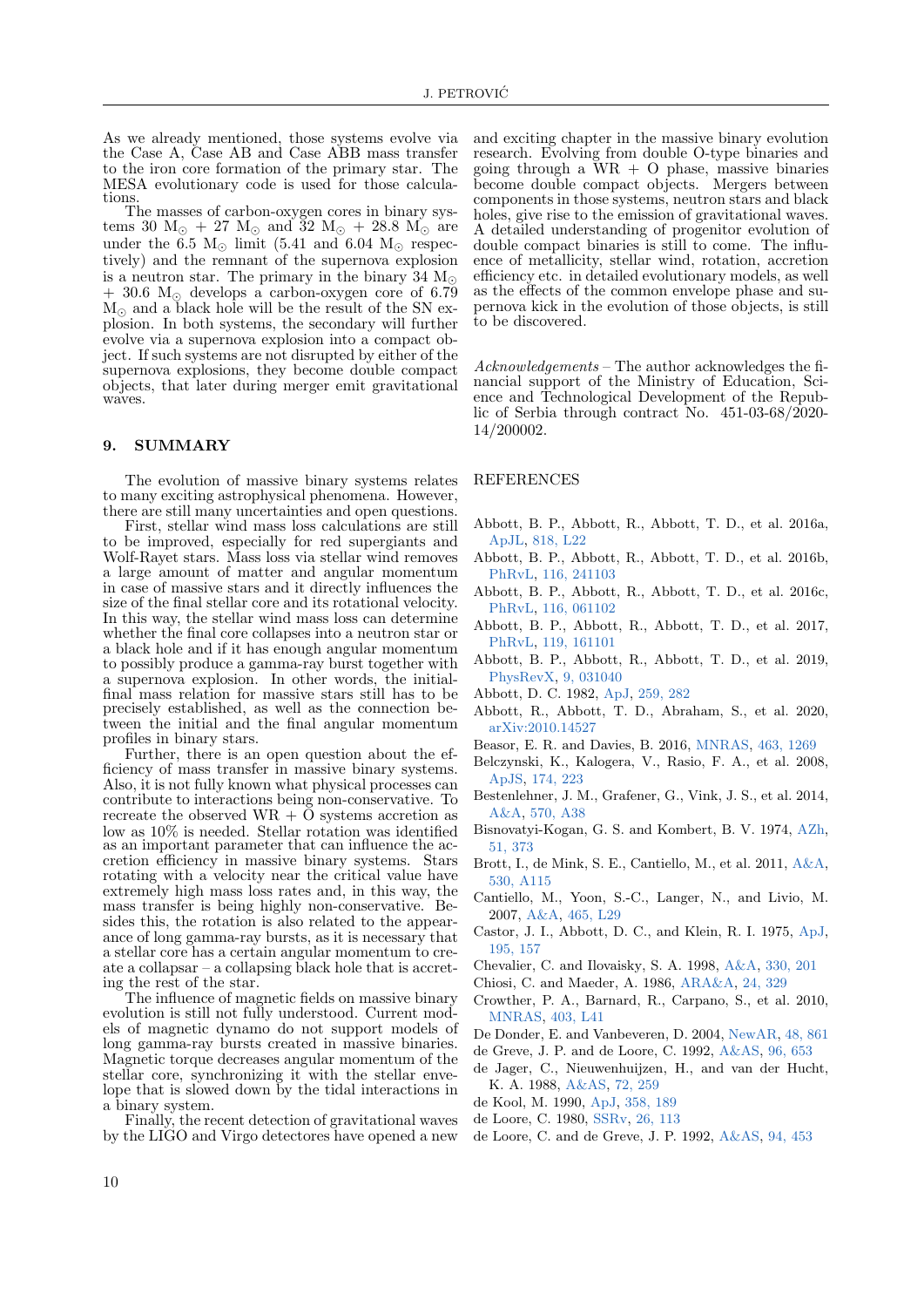- <span id="page-10-9"></span>de Marco, O. and Izzard, R. G. 2017, [PASA,](https://ui.adsabs.harvard.edu/abs/2017PASA...34....1D) [34, 1](https://ui.adsabs.harvard.edu/abs/2017PASA...34....1D)
- <span id="page-10-39"></span>de Mink, S. E. and Mandel, I. 2016, [MNRAS,](https://ui.adsabs.harvard.edu/abs/2016MNRAS.460.3545D) [460, 3545](https://ui.adsabs.harvard.edu/abs/2016MNRAS.460.3545D)
- <span id="page-10-47"></span>De Mink, S. E., Cantiello, M., Langer, N., et al. 2009, [A&A,](https://ui.adsabs.harvard.edu/abs/2009A&A...497..243D) [497, 243](https://ui.adsabs.harvard.edu/abs/2009A&A...497..243D)
- <span id="page-10-48"></span>de Mink, S. E., Sana, H., Langer, N., Izzard, R. G., and Schneider, F. R. N. 2014, [ApJ,](https://ui.adsabs.harvard.edu/abs/2014ApJ...782....7D) [782, 7](https://ui.adsabs.harvard.edu/abs/2014ApJ...782....7D)
- <span id="page-10-35"></span>Dessart, L., Langer, N., and Petrovic, J. 2003, [A&A,](https://ui.adsabs.harvard.edu/abs/2003A&A...404..991D) [404,](https://ui.adsabs.harvard.edu/abs/2003A&A...404..991D) [991](https://ui.adsabs.harvard.edu/abs/2003A&A...404..991D)
- <span id="page-10-46"></span>Detmers, R. G., Langer, N., Podsiadlowski, P., and Izzard, R. G. 2008, [A&A,](https://ui.adsabs.harvard.edu/abs/2008A&A...484..831D) [484, 831](https://ui.adsabs.harvard.edu/abs/2008A&A...484..831D)
- <span id="page-10-71"></span>Dewi, J. D. M. and Pols, O. R. 2003, [MNRAS,](https://ui.adsabs.harvard.edu/abs/2003MNRAS.344..629D) [344, 629](https://ui.adsabs.harvard.edu/abs/2003MNRAS.344..629D)
- <span id="page-10-72"></span>Dewi, J. D. M., Podsiadlowski, Ph., and Pols, O. R. 2005, [MNRAS,](https://ui.adsabs.harvard.edu/abs/2005MNRAS.363L..71D) [363, L71](https://ui.adsabs.harvard.edu/abs/2005MNRAS.363L..71D)
- <span id="page-10-36"></span>Eddington, A. S. 1926, Obs, 48, 73
- <span id="page-10-53"></span><span id="page-10-11"></span>Eggleton, P. P. 1972, [MNRAS,](https://ui.adsabs.harvard.edu/abs/1972MNRAS.156..361E) [156, 361](https://ui.adsabs.harvard.edu/abs/1972MNRAS.156..361E)
- Eggleton, P. P. 1983, [ApJ,](https://ui.adsabs.harvard.edu/abs/1983ApJ...268..368E) [268, 368](https://ui.adsabs.harvard.edu/abs/1983ApJ...268..368E)
- <span id="page-10-20"></span>Ekstrom, S., Georgy, C., Eggenberger, P., et al. 2012, [A&A,](https://ui.adsabs.harvard.edu/abs/2012A&A...537A.146E) [537, A146](https://ui.adsabs.harvard.edu/abs/2012A&A...537A.146E)
- <span id="page-10-51"></span>Eldridge, J. J., Izzard, R. G., and Tout, C. A. 2008, [MN-](https://ui.adsabs.harvard.edu/abs/2008MNRAS.384.1109E)[RAS,](https://ui.adsabs.harvard.edu/abs/2008MNRAS.384.1109E) [384, 1109](https://ui.adsabs.harvard.edu/abs/2008MNRAS.384.1109E)
- <span id="page-10-69"></span>Flannery, B. P. and van den Heuvel, E. P. J. 1975, [A&A,](https://ui.adsabs.harvard.edu/abs/1975A&A....39...61F) [39, 61](https://ui.adsabs.harvard.edu/abs/1975A&A....39...61F)
- <span id="page-10-66"></span>Fruchter, A. S., Levan, A. J., Strolger, L., et al. 2006, [Natur,](https://ui.adsabs.harvard.edu/abs/2006Natur.441..463F) [441, 463](https://ui.adsabs.harvard.edu/abs/2006Natur.441..463F)
- <span id="page-10-64"></span>Fryer, C. L. 1999, [ApJ,](https://ui.adsabs.harvard.edu/abs/1999ApJ...522..413F) [522, 413](https://ui.adsabs.harvard.edu/abs/1999ApJ...522..413F)
- <span id="page-10-68"></span>Fryer, C. L. and Heger, A. 2005, [ApJ,](https://ui.adsabs.harvard.edu/abs/2005ApJ...623..302F) [623, 302](https://ui.adsabs.harvard.edu/abs/2005ApJ...623..302F)
- <span id="page-10-6"></span>Fryer, C. L., Woosley, S. E., and Hartmann, D. H. 1999, [ApJ,](https://ui.adsabs.harvard.edu/abs/1999ApJ...526..152F) [526, 152](https://ui.adsabs.harvard.edu/abs/1999ApJ...526..152F)
- <span id="page-10-63"></span>Gehrels, N., Ramirez-Ruiz, E., and Fox, D. B. 2009, [ARA&A,](https://ui.adsabs.harvard.edu/abs/2009ARA&A..47..567G) [47, 567](https://ui.adsabs.harvard.edu/abs/2009ARA&A..47..567G)
- <span id="page-10-33"></span>Georgy, C. 2017, The Lives and Death-Throes of Massive Stars, IAU Symposium, 329, 193
- <span id="page-10-10"></span>Georgy, C. and Ekstrom, S. 2018, The Impact of Binaries on Stellar Evolution, eds. Beccari G. and Boffin H. M. J. (Cambridge University Press)
- <span id="page-10-25"></span>Grafener, G., Koesterke, L., and Hamann, W.-R. 2002, [A&A,](https://ui.adsabs.harvard.edu/abs/2002A&A...387..244G) [387, 244](https://ui.adsabs.harvard.edu/abs/2002A&A...387..244G)
- <span id="page-10-31"></span>Grafener, G., Vink, J. S., de Koter, A., and Langer, N. 2011, [A&A,](https://ui.adsabs.harvard.edu/abs/2011A&A...535A..56G) [535, A56](https://ui.adsabs.harvard.edu/abs/2011A&A...535A..56G)
- <span id="page-10-27"></span>Hamann, W.-R. and Koesterke, L. 1998, [A&A,](https://ui.adsabs.harvard.edu/abs/1998A&A...335.1003H) [335, 1003](https://ui.adsabs.harvard.edu/abs/1998A&A...335.1003H)
- <span id="page-10-26"></span>Hamann, W.-R., Koesterke, L., and Wessolowski, U. 1995, [A&A,](https://ui.adsabs.harvard.edu/abs/1995A&A...299..151H) [299, 151](https://ui.adsabs.harvard.edu/abs/1995A&A...299..151H)
- <span id="page-10-60"></span>Hamann, W.-R., Grafener, G., and Liermann, A. 2006, [A&A,](https://ui.adsabs.harvard.edu/abs/2006A&A...457.1015H) [457, 1015](https://ui.adsabs.harvard.edu/abs/2006A&A...457.1015H)
- <span id="page-10-43"></span>Heger, A. and Langer, N. 2000, [ApJ,](https://ui.adsabs.harvard.edu/abs/2000ApJ...544.1016H) [544, 1016](https://ui.adsabs.harvard.edu/abs/2000ApJ...544.1016H)
- <span id="page-10-40"></span>Heger, A., Langer, N., and Woosley, S. E. 2000, [ApJ,](https://ui.adsabs.harvard.edu/abs/2000ApJ...528..368H) [528,](https://ui.adsabs.harvard.edu/abs/2000ApJ...528..368H) [368](https://ui.adsabs.harvard.edu/abs/2000ApJ...528..368H)
- <span id="page-10-67"></span>Heger, A., Woosley, S. E., Langer, N., and Spruit, H. C. 2004, [IAUS215,](https://ui.adsabs.harvard.edu/abs/2004IAUS..215..591H) [215, 591](https://ui.adsabs.harvard.edu/abs/2004IAUS..215..591H)
- <span id="page-10-49"></span>Heger, A., Woosley, S. E., and Spruit, H. C. 2005, [ApJ,](https://ui.adsabs.harvard.edu/abs/2005ApJ...626..350H) [626, 350](https://ui.adsabs.harvard.edu/abs/2005ApJ...626..350H)
- <span id="page-10-62"></span>Hjorth, J., Sollerman, J., Moller, P., et al. 2003, [Natur,](https://ui.adsabs.harvard.edu/abs/2003Natur.423..847H) [423, 847](https://ui.adsabs.harvard.edu/abs/2003Natur.423..847H)
- <span id="page-10-3"></span>Hurley, J. R., Tout, C. A., and Pols, O. R. 2002, [MNRAS,](https://ui.adsabs.harvard.edu/abs/2002MNRAS.329..897H) [329, 897](https://ui.adsabs.harvard.edu/abs/2002MNRAS.329..897H)
- <span id="page-10-16"></span>Iben, I. Jr. and Livio, M. 1993, [PASP,](https://ui.adsabs.harvard.edu/abs/1993PASP..105.1373I) [105, 1373](https://ui.adsabs.harvard.edu/abs/1993PASP..105.1373I)
- <span id="page-10-70"></span>Ivanova, N., Belczynski, K., Kalogera, V., Rasio, F. A., and Taam, R. E. 2003, [ApJ,](https://ui.adsabs.harvard.edu/abs/2003ApJ...592..475I) [592, 475](https://ui.adsabs.harvard.edu/abs/2003ApJ...592..475I)
- <span id="page-10-18"></span>Ivanova, N., Justham, S., Chen, X., et al. 2013, [A&ARv,](https://ui.adsabs.harvard.edu/abs/2013A&ARv..21...59I)

[21, 59](https://ui.adsabs.harvard.edu/abs/2013A&ARv..21...59I)

- <span id="page-10-0"></span>Kiminki, D. C. and Kobulnicky, H. J. 2012, [ApJ,](https://ui.adsabs.harvard.edu/abs/2012ApJ...751....4K) [751, 4](https://ui.adsabs.harvard.edu/abs/2012ApJ...751....4K)
- <span id="page-10-19"></span><span id="page-10-13"></span>Kippenhahn, R. 1969, [A&A,](https://ui.adsabs.harvard.edu/abs/1969A&A.....3...83K) [3, 83](https://ui.adsabs.harvard.edu/abs/1969A&A.....3...83K)
- Kippenhahn, R. and Thomas, H.-C. 1970, IAU Colloq. 4: Stellar Rotation, 20
- <span id="page-10-52"></span>Kippenhahn, R. and Weigert, A. 1990, Stellar Structure and Evolution (Berlin Heidelberg New York: Springer-Verlag)
- <span id="page-10-4"></span>Kippenhahn, R. and Kohl, K., and Weigert, A. 1967, [ZA,](https://ui.adsabs.harvard.edu/abs/1967ZA.....66...58K) [66, 58](https://ui.adsabs.harvard.edu/abs/1967ZA.....66...58K)
- <span id="page-10-1"></span>Kobulnicky, H. A., Smullen, R. A., Kiminki, D. C., et al. 2012, [ApJ,](https://ui.adsabs.harvard.edu/abs/2012ApJ...756...50K) [756, 50](https://ui.adsabs.harvard.edu/abs/2012ApJ...756...50K)
- <span id="page-10-2"></span>Kobulnicky, H. A., Kiminki, D. C., Lundquist, M. J., et al. 2014, [ApJS,](https://ui.adsabs.harvard.edu/abs/2014ApJS..213...34K) [213, 34](https://ui.adsabs.harvard.edu/abs/2014ApJS..213...34K)
- <span id="page-10-14"></span>Kolb, U. and Ritter, H. 1990, [A&A,](https://ui.adsabs.harvard.edu/abs/1990A&A...236..385K) [236, 385](https://ui.adsabs.harvard.edu/abs/1990A&A...236..385K)
- <span id="page-10-73"></span>Kruckow, M. U., Tauris, T. M., Langer, N., Kramer, M., and Izzard, R. G. 2018, [MNRAS,](https://ui.adsabs.harvard.edu/abs/2018MNRAS.481.1908K) [481, 1908](https://ui.adsabs.harvard.edu/abs/2018MNRAS.481.1908K)
- <span id="page-10-29"></span>Kudritzki, R. P. 2002, [ApJ,](https://ui.adsabs.harvard.edu/abs/2002ApJ...577..389K) [577, 389](https://ui.adsabs.harvard.edu/abs/2002ApJ...577..389K)
- <span id="page-10-23"></span>Kudritzki, R. P. and Puls, J. 2000, [ARA&A,](https://ui.adsabs.harvard.edu/abs/2000ARA&A..38..613K) [38, 613](https://ui.adsabs.harvard.edu/abs/2000ARA&A..38..613K)
- <span id="page-10-22"></span>Kudritzki, R. P., Pauldrach, A., Puls, J., and Abbott, D. C. 1989, [A&A,](https://ui.adsabs.harvard.edu/abs/1989A&A...219..205K) [219, 205](https://ui.adsabs.harvard.edu/abs/1989A&A...219..205K)
- <span id="page-10-5"></span>Kuhi, L. V. 1973, [IAUS,](https://ui.adsabs.harvard.edu/abs/1973IAUS...49..205K) [49, 205](https://ui.adsabs.harvard.edu/abs/1973IAUS...49..205K)
- <span id="page-10-45"></span><span id="page-10-8"></span>Langer, N. 1998, [A&A,](https://ui.adsabs.harvard.edu/abs/1998A&A...329..551L) [329, 551](https://ui.adsabs.harvard.edu/abs/1998A&A...329..551L)
- Langer, N. 2012, [ARA&A,](https://ui.adsabs.harvard.edu/abs/2012ARA&A..50..107L) [50, 107](https://ui.adsabs.harvard.edu/abs/2012ARA&A..50..107L)
- <span id="page-10-42"></span>Langer, N., Deutschmann, A., Wellstein, S., and Höflich, P. 2000, [A&A,](https://ui.adsabs.harvard.edu/abs/2000A&A...362.1046L) [362, 1046](https://ui.adsabs.harvard.edu/abs/2000A&A...362.1046L)
- <span id="page-10-65"></span><span id="page-10-21"></span>Lucy, L. B. and Solomon, P. M. 1970, [ApJ,](https://ui.adsabs.harvard.edu/abs/1970ApJ...159..879L) [159, 879](https://ui.adsabs.harvard.edu/abs/1970ApJ...159..879L)
- MacFadyen, A. I. and Woosley, S. E. 1999, [ApJ,](https://ui.adsabs.harvard.edu/abs/1999ApJ...524..262M) [524, 262](https://ui.adsabs.harvard.edu/abs/1999ApJ...524..262M)
- <span id="page-10-61"></span>MacFadyen, A. I., Woosley, S. E., and Heger, A. 2001, [ApJ,](https://ui.adsabs.harvard.edu/abs/2001ApJ...550..410M) [550, 410](https://ui.adsabs.harvard.edu/abs/2001ApJ...550..410M)
- <span id="page-10-59"></span><span id="page-10-50"></span>Maeder, A. and Conti, P. S. 1994, [ARA&A,](https://ui.adsabs.harvard.edu/abs/1994ARA&A..32..227M) [32, 227](https://ui.adsabs.harvard.edu/abs/1994ARA&A..32..227M)
- <span id="page-10-32"></span>Maeder, A. and Meynet, G. 2005, [A&A,](https://ui.adsabs.harvard.edu/abs/2005A&A...440.1041M) [440, 1041](https://ui.adsabs.harvard.edu/abs/2005A&A...440.1041M)
- Mauron, N. and Josselin, E. 2011, [A&A,](https://ui.adsabs.harvard.edu/abs/2011A&A...526A.156M) [526, A156](https://ui.adsabs.harvard.edu/abs/2011A&A...526A.156M)
- <span id="page-10-54"></span>Mennekens, N. and Vanbeveren, D. 2014, [A&A,](https://ui.adsabs.harvard.edu/abs/2014A&A...564A.134M) [564, A134](https://ui.adsabs.harvard.edu/abs/2014A&A...564A.134M)
- <span id="page-10-15"></span>Meyer, F. and Meyer-Hofmeister, E. 1983, [A&A,](https://ui.adsabs.harvard.edu/abs/1983A&A...121...29M) [121, 29](https://ui.adsabs.harvard.edu/abs/1983A&A...121...29M)
- <span id="page-10-37"></span>Meynet, G. and Maeder, A. 1997, [A&A,](https://ui.adsabs.harvard.edu/abs/1997A&A...321..465M) [321, 465](https://ui.adsabs.harvard.edu/abs/1997A&A...321..465M)
- <span id="page-10-38"></span>Meynet, G. and Maeder, A. 2000, [A&A,](https://ui.adsabs.harvard.edu/abs/2000A&A...361..101M) [361, 101](https://ui.adsabs.harvard.edu/abs/2000A&A...361..101M)
- <span id="page-10-34"></span>Meynet, G., Chomienne, V., Ekstrom, S., et al. 2015, [A&A,](https://ui.adsabs.harvard.edu/abs/2015A&A...575A..60M) [575, A60](https://ui.adsabs.harvard.edu/abs/2015A&A...575A..60M)
- <span id="page-10-28"></span>Moffat, A. F. J. and Marchenko, S. V. 1996, [A&A,](https://ui.adsabs.harvard.edu/abs/1996A&A...305L..29M) [305,](https://ui.adsabs.harvard.edu/abs/1996A&A...305L..29M) [L29](https://ui.adsabs.harvard.edu/abs/1996A&A...305L..29M)
- <span id="page-10-30"></span>Mokiem, M. R., de Koter, A., Vink, J. S., et al. 2007, [A&A,](https://ui.adsabs.harvard.edu/abs/2007A&A...473..603M) [473, 603](https://ui.adsabs.harvard.edu/abs/2007A&A...473..603M)
- <span id="page-10-24"></span>Najarro, F., Hanson, M. M., and Puls, J. 2011, [A&A,](https://ui.adsabs.harvard.edu/abs/2011A&A...535A..32N) [535, A32](https://ui.adsabs.harvard.edu/abs/2011A&A...535A..32N)
- <span id="page-10-41"></span>Packet, W. 1981, [A&A,](https://ui.adsabs.harvard.edu/abs/1981A&A...102...17P) [102, 17](https://ui.adsabs.harvard.edu/abs/1981A&A...102...17P)
- <span id="page-10-17"></span>Paczynski, B. 1967, [AcA,](https://ui.adsabs.harvard.edu/abs/1967AcA....17..355P) [17, 355](https://ui.adsabs.harvard.edu/abs/1967AcA....17..355P)
- <span id="page-10-44"></span><span id="page-10-7"></span>Paczynski, B. 1971, [ARA&A,](https://ui.adsabs.harvard.edu/abs/1971ARA&A...9..183P) [9, 183](https://ui.adsabs.harvard.edu/abs/1971ARA&A...9..183P)
- Paczynski, B. 1991, [ApJ,](https://ui.adsabs.harvard.edu/abs/1991ApJ...370..597P) [370, 597](https://ui.adsabs.harvard.edu/abs/1991ApJ...370..597P)
- <span id="page-10-55"></span>Paxton, B., Bildsten, L., Dotter, A., et al. 2011, [ApJS,](https://ui.adsabs.harvard.edu/abs/2011ApJS..192....3P) [192, 3](https://ui.adsabs.harvard.edu/abs/2011ApJS..192....3P)
- <span id="page-10-56"></span>Paxton, B., Cantiello, M., Arras, P., et al. 2013, [ApJS,](https://ui.adsabs.harvard.edu/abs/2013ApJS..208....4P) [208, 4](https://ui.adsabs.harvard.edu/abs/2013ApJS..208....4P)
- <span id="page-10-57"></span>Paxton, B., Marchant, P., Schwab, J., et al. 2015, [ApJS,](https://ui.adsabs.harvard.edu/abs/2015ApJS..220...15P) [220, 15](https://ui.adsabs.harvard.edu/abs/2015ApJS..220...15P)
- <span id="page-10-58"></span>Paxton, B., Schwab, J., Bauer, E. B., et al. 2018, [ApJS,](https://ui.adsabs.harvard.edu/abs/2018ApJS..234...34P) [234, 34](https://ui.adsabs.harvard.edu/abs/2018ApJS..234...34P)
- <span id="page-10-12"></span>Petrovic, J., Langer, N., and van der Hucht, K. A. 2005a, [A&A,](https://ui.adsabs.harvard.edu/abs/2005A&A...435.1013P) [435, 1013](https://ui.adsabs.harvard.edu/abs/2005A&A...435.1013P)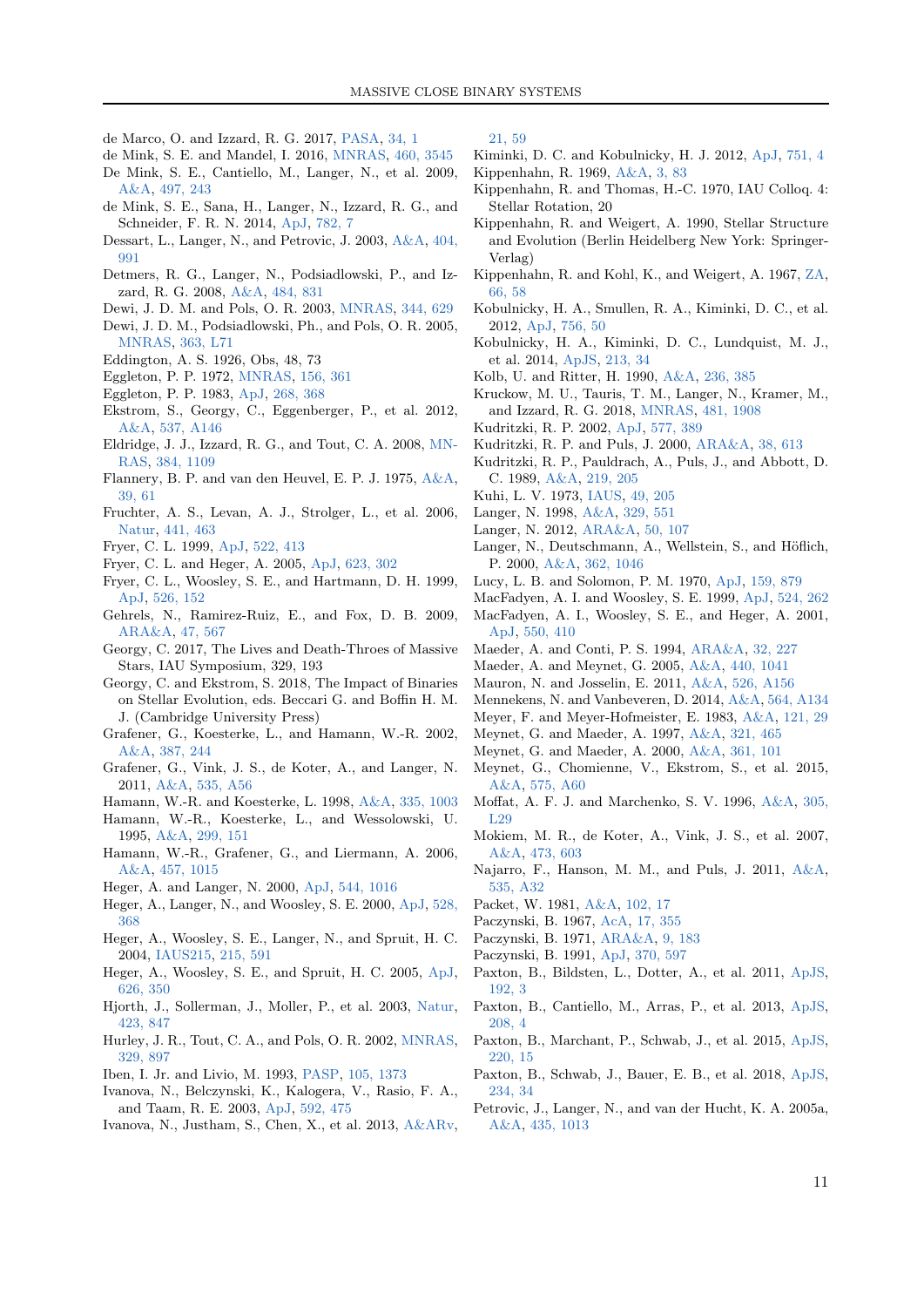- <span id="page-11-29"></span>Petrovic, J., Langer, N., Yoon, S.-C., and Heger, A. 2005b, [A&A,](https://ui.adsabs.harvard.edu/abs/2005A&A...435..247P) [435, 247](https://ui.adsabs.harvard.edu/abs/2005A&A...435..247P)
- <span id="page-11-44"></span>Podsiadlowski, P., Ivanova, N., Justham, S., and Rappaport, S. 2010, [MNRAS,](https://ui.adsabs.harvard.edu/abs/2010MNRAS.406..840P) [406, 840](https://ui.adsabs.harvard.edu/abs/2010MNRAS.406..840P)
- <span id="page-11-47"></span>Podsiadlowski, P., Langer, N., and Poelarends, A. J. T., et al. 2004, [ApJ,](https://ui.adsabs.harvard.edu/abs/2004ApJ...612.1044P) [612, 1044](https://ui.adsabs.harvard.edu/abs/2004ApJ...612.1044P)
- <span id="page-11-5"></span>Podsiadlowski, Ph., Joss, P. C., and Hsu, J. J. L. 1992, [ApJ,](https://ui.adsabs.harvard.edu/abs/1992ApJ...391..246P) [391, 246](https://ui.adsabs.harvard.edu/abs/1992ApJ...391..246P)
- <span id="page-11-0"></span>Poelarends, A. J. T., Herwig, F., Langer, N., and Heger, A. 2008, [ApJ,](https://ui.adsabs.harvard.edu/abs/2008ApJ...675..614P) [675, 614](https://ui.adsabs.harvard.edu/abs/2008ApJ...675..614P)
- <span id="page-11-18"></span>Puls, J., Vink, J. S., and Najarro, F. 2008, [A&ARv,](https://ui.adsabs.harvard.edu/abs/2008A&ARv..16..209P) [16,](https://ui.adsabs.harvard.edu/abs/2008A&ARv..16..209P) [209](https://ui.adsabs.harvard.edu/abs/2008A&ARv..16..209P)
- <span id="page-11-17"></span>Rauw, G., Herve, A., Naze, Y., et al. 2015, [A&A,](https://ui.adsabs.harvard.edu/abs/2015A&A...580A..59R) [580,](https://ui.adsabs.harvard.edu/abs/2015A&A...580A..59R) [A59](https://ui.adsabs.harvard.edu/abs/2015A&A...580A..59R)
- <span id="page-11-12"></span>Refsdal, S. and Weigert, A. 1969, [A&A,](https://ui.adsabs.harvard.edu/abs/1969A&A.....1..167R) [1, 167](https://ui.adsabs.harvard.edu/abs/1969A&A.....1..167R)
- <span id="page-11-11"></span>Ritter, H. 1988, [A&A,](https://ui.adsabs.harvard.edu/abs/1988A&A...202...93R) [202, 93](https://ui.adsabs.harvard.edu/abs/1988A&A...202...93R)
- <span id="page-11-2"></span>Sana, H., de Mink, S. E., de Koter, A., et al. 2012, [Sci,](https://ui.adsabs.harvard.edu/abs/2012Sci...337..444S) [337, 444](https://ui.adsabs.harvard.edu/abs/2012Sci...337..444S)
- <span id="page-11-35"></span>Siess, L., Izzard, R. G., Davis, P. J., and Deschamps, R. 2013, [A&A,](https://ui.adsabs.harvard.edu/abs/2013A&A...550A.100S) [550, A100](https://ui.adsabs.harvard.edu/abs/2013A&A...550A.100S)
- <span id="page-11-22"></span>Smartt, S. J., Eldridge, J. J., Crockett, R. M., and Maund, J. R. 2009, [MNRAS,](https://ui.adsabs.harvard.edu/abs/2009MNRAS.395.1409S) [395, 1409](https://ui.adsabs.harvard.edu/abs/2009MNRAS.395.1409S)
- <span id="page-11-36"></span>Smith, L. F., Shara, M. M., and Moffat, A. F. J. 1996, [MNRAS,](https://ui.adsabs.harvard.edu/abs/1996MNRAS.281..163S) [281, 163](https://ui.adsabs.harvard.edu/abs/1996MNRAS.281..163S)
- <span id="page-11-6"></span>Smith, N., Li, W., Filippenko, A. V., and Chornock, R. 2011, [MNRAS,](https://ui.adsabs.harvard.edu/abs/2011MNRAS.412.1522S) [412, 1522](https://ui.adsabs.harvard.edu/abs/2011MNRAS.412.1522S)
- <span id="page-11-30"></span>Spruit, H. C. 2002, [A&A,](https://ui.adsabs.harvard.edu/abs/2002A&A...381..923S) [381, 923](https://ui.adsabs.harvard.edu/abs/2002A&A...381..923S)
- <span id="page-11-43"></span>Spruit, H. C. and Phinney, E. S. 1998, [Natur,](https://ui.adsabs.harvard.edu/abs/1998Natur.393..139S) [393, 139](https://ui.adsabs.harvard.edu/abs/1998Natur.393..139S)
- <span id="page-11-16"></span>Šurlan, B., Hamann, W.-R., Aret, A., et al.  $2013$ ,  $A&A$ , [559, A130](https://ui.adsabs.harvard.edu/abs/2013A&A...559A.130S)
- <span id="page-11-27"></span>Szécsi, D., Langer, N., Yoon, S.-C., et al. 2015, [A&A,](https://ui.adsabs.harvard.edu/abs/2015A&A...581A..15S) [581,](https://ui.adsabs.harvard.edu/abs/2015A&A...581A..15S) [A15](https://ui.adsabs.harvard.edu/abs/2015A&A...581A..15S)
- <span id="page-11-48"></span>Tauris, T. M., Langer, N., and Podsiadlowski, P. 2015, [MNRAS,](https://ui.adsabs.harvard.edu/abs/2015MNRAS.451.2123T) [451, 2123](https://ui.adsabs.harvard.edu/abs/2015MNRAS.451.2123T)
- <span id="page-11-49"></span>Tauris, T. M., Kramer, M., Freire, P. C. C., et al. 2017, [ApJ,](https://ui.adsabs.harvard.edu/abs/2017ApJ...846..170T) [846, 170](https://ui.adsabs.harvard.edu/abs/2017ApJ...846..170T)
- <span id="page-11-7"></span>Thomas, H.-C. 1977, [ARA&A,](https://ui.adsabs.harvard.edu/abs/1977ARA&A..15..127T) [15, 127](https://ui.adsabs.harvard.edu/abs/1977ARA&A..15..127T)
- <span id="page-11-45"></span>Tout, C. A., Wickramasinghe, D. T., Lau, H.-B., Pringle, J. E., and Ferrario, L. 2011, [MNRAS,](https://ui.adsabs.harvard.edu/abs/2011MNRAS.410.2458T) [410, 2458](https://ui.adsabs.harvard.edu/abs/2011MNRAS.410.2458T)
- <span id="page-11-8"></span>van der Heuvel, E. P. J. 1978, Physics and Astrophysics of Neutron Stars and Black Holes, eds. R. Giacconi and R. Ruffini (Amsterdam: North Holl. Publ.), 828
- <span id="page-11-31"></span>van den Heuvel, E. P. J. and Heise, J. 1972, [NPhS,](https://ui.adsabs.harvard.edu/abs/1972NPhS..239...67V) [239,](https://ui.adsabs.harvard.edu/abs/1972NPhS..239...67V) [67](https://ui.adsabs.harvard.edu/abs/1972NPhS..239...67V)
- <span id="page-11-4"></span>van der Hucht, K. A. 2001, [NewAR,](https://ui.adsabs.harvard.edu/abs/2001NewAR..45..135V) [45, 135](https://ui.adsabs.harvard.edu/abs/2001NewAR..45..135V)
- <span id="page-11-20"></span>van Loon, J. T., Cioni, M.-R. L., Zijlstra, A. A., and Loup, C. 2005, [A&A,](https://ui.adsabs.harvard.edu/abs/2005A&A...438..273V) [438, 273](https://ui.adsabs.harvard.edu/abs/2005A&A...438..273V)
- <span id="page-11-42"></span>van Marle, A. J., Langer, N., and Garcia-Segura, G. 2005, [A&A,](https://ui.adsabs.harvard.edu/abs/2005A&A...444..837V) [444, 837](https://ui.adsabs.harvard.edu/abs/2005A&A...444..837V)
- <span id="page-11-33"></span>Vanbeveren, D. 1982, [A&A,](https://ui.adsabs.harvard.edu/abs/1982A&A...105..260V) [105, 260](https://ui.adsabs.harvard.edu/abs/1982A&A...105..260V)
- <span id="page-11-9"></span>Vanbeveren, D. 1991, [A&A,](https://ui.adsabs.harvard.edu/abs/1991A&A...252..159V) [252, 159](https://ui.adsabs.harvard.edu/abs/1991A&A...252..159V)
- <span id="page-11-3"></span>Vanbeveren, D. 2009, [NewAR,](https://ui.adsabs.harvard.edu/abs/2009NewAR..53...27V) [53, 27](https://ui.adsabs.harvard.edu/abs/2009NewAR..53...27V)
- <span id="page-11-37"></span>Vanbeveren, D. and Conti, P. S. 1980, [A&A,](https://ui.adsabs.harvard.edu/abs/1980A&A....88..230V) [88, 230](https://ui.adsabs.harvard.edu/abs/1980A&A....88..230V)
- <span id="page-11-32"></span>Vanbeveren, D., and de Greve, J. P., and van Dessel, E. L. and de Loore, C., 1979, [A&A,](https://ui.adsabs.harvard.edu/abs/1979A&A....73...19V) [73, 19](https://ui.adsabs.harvard.edu/abs/1979A&A....73...19V)
- <span id="page-11-10"></span>Vanbeveren, D., de Loore, C., and van Rensbergen, W. 1998, [ARv,](https://ui.adsabs.harvard.edu/abs/1998A&ARv...9...63V) [9, 63](https://ui.adsabs.harvard.edu/abs/1998A&ARv...9...63V)
- <span id="page-11-21"></span>Vanbeveren, D., Van Bever, J., and Belkus, H. 2007, [ApJ,](https://ui.adsabs.harvard.edu/abs/2007ApJ...662L.107V) [662, L107](https://ui.adsabs.harvard.edu/abs/2007ApJ...662L.107V)
- <span id="page-11-14"></span>Vink, J. S., de Koter, A., and Lamers, H. J. G. L. M. 2000, [A&A,](https://ui.adsabs.harvard.edu/abs/2000A&A...362..295V) [362, 295](https://ui.adsabs.harvard.edu/abs/2000A&A...362..295V)
- <span id="page-11-15"></span>Vink, J. S., de Koter, A., and Lamers, H. J. G. L. M. 2001, [A&A,](https://ui.adsabs.harvard.edu/abs/2001A&A...369..574V) [369, 574](https://ui.adsabs.harvard.edu/abs/2001A&A...369..574V)
- <span id="page-11-25"></span>Vink, J. S., Brott, I., Grafener, G., et al. 2010, [A&A,](https://ui.adsabs.harvard.edu/abs/2010A&A...512L...7V) [512,](https://ui.adsabs.harvard.edu/abs/2010A&A...512L...7V) [L7](https://ui.adsabs.harvard.edu/abs/2010A&A...512L...7V)
- <span id="page-11-19"></span>Vink, J. S., Muijres, L. E., Anthonisse, B., et al. 2011, [A&A,](https://ui.adsabs.harvard.edu/abs/2011A&A...531A.132V) [531, A132](https://ui.adsabs.harvard.edu/abs/2011A&A...531A.132V)
- <span id="page-11-23"></span>Von Zeipel, H. 1924, [MNRAS,](https://ui.adsabs.harvard.edu/abs/1924MNRAS..84..665V) [84, 665](https://ui.adsabs.harvard.edu/abs/1924MNRAS..84..665V)
- <span id="page-11-13"></span>Wellstein, S. and Langer, N. 1999, [A&A,](https://ui.adsabs.harvard.edu/abs/1999A&A...350..148W) [350, 148](https://ui.adsabs.harvard.edu/abs/1999A&A...350..148W)
- <span id="page-11-1"></span>Wellstein, S., Langer, N., and Braun, H. 2001, [A&A,](https://ui.adsabs.harvard.edu/abs/2001A&A...369..939W) [369,](https://ui.adsabs.harvard.edu/abs/2001A&A...369..939W) [939](https://ui.adsabs.harvard.edu/abs/2001A&A...369..939W)
- <span id="page-11-46"></span>Wheeler, J. C., McKee, C. F., and Lecar, M. 1974, [ApJ,](https://ui.adsabs.harvard.edu/abs/1974ApJ...192L..71W) [192, L71](https://ui.adsabs.harvard.edu/abs/1974ApJ...192L..71W)
- <span id="page-11-38"></span>Woosley, S. E. 1993a, [BAAS,](https://ui.adsabs.harvard.edu/abs/1993AAS...182.5505W) [25, 894](https://ui.adsabs.harvard.edu/abs/1993AAS...182.5505W)
- <span id="page-11-41"></span>Woosley, S. E. 1993b, [ApJ,](https://ui.adsabs.harvard.edu/abs/1993ApJ...405..273W) [405, 273](https://ui.adsabs.harvard.edu/abs/1993ApJ...405..273W)
- <span id="page-11-40"></span><span id="page-11-39"></span>Woosley, S. E. and Bloom, J. S. 2006, [ARA&A,](https://ui.adsabs.harvard.edu/abs/2006ARA&A..44..507W) [44, 507](https://ui.adsabs.harvard.edu/abs/2006ARA&A..44..507W)
- Woosley, S. E., Langer, N., and Weaver, T. A. 1995, [ApJ,](https://ui.adsabs.harvard.edu/abs/1995ApJ...448..315W) [448, 315](https://ui.adsabs.harvard.edu/abs/1995ApJ...448..315W)
- <span id="page-11-28"></span>Yoon, S.-C. and Langer, N. 2004, [A&A,](https://ui.adsabs.harvard.edu/abs/2004A&A...419..623Y) [419, 623](https://ui.adsabs.harvard.edu/abs/2004A&A...419..623Y)
- <span id="page-11-26"></span>Yoon, S.-C., Langer, N., and Norman, C. 2006, [A&A,](https://ui.adsabs.harvard.edu/abs/2006A&A...460..199Y) [460, 199](https://ui.adsabs.harvard.edu/abs/2006A&A...460..199Y)
- <span id="page-11-34"></span>Yoon, S.-C., Woosley, S. E., and Langer, N. 2010, [ApJ,](https://ui.adsabs.harvard.edu/abs/2010ApJ...725..940Y) [725, 940](https://ui.adsabs.harvard.edu/abs/2010ApJ...725..940Y)
- <span id="page-11-24"></span>Zahn, J. P. 1977, [A&A,](https://ui.adsabs.harvard.edu/abs/1977A&A....57..383Z) [57, 383](https://ui.adsabs.harvard.edu/abs/1977A&A....57..383Z)